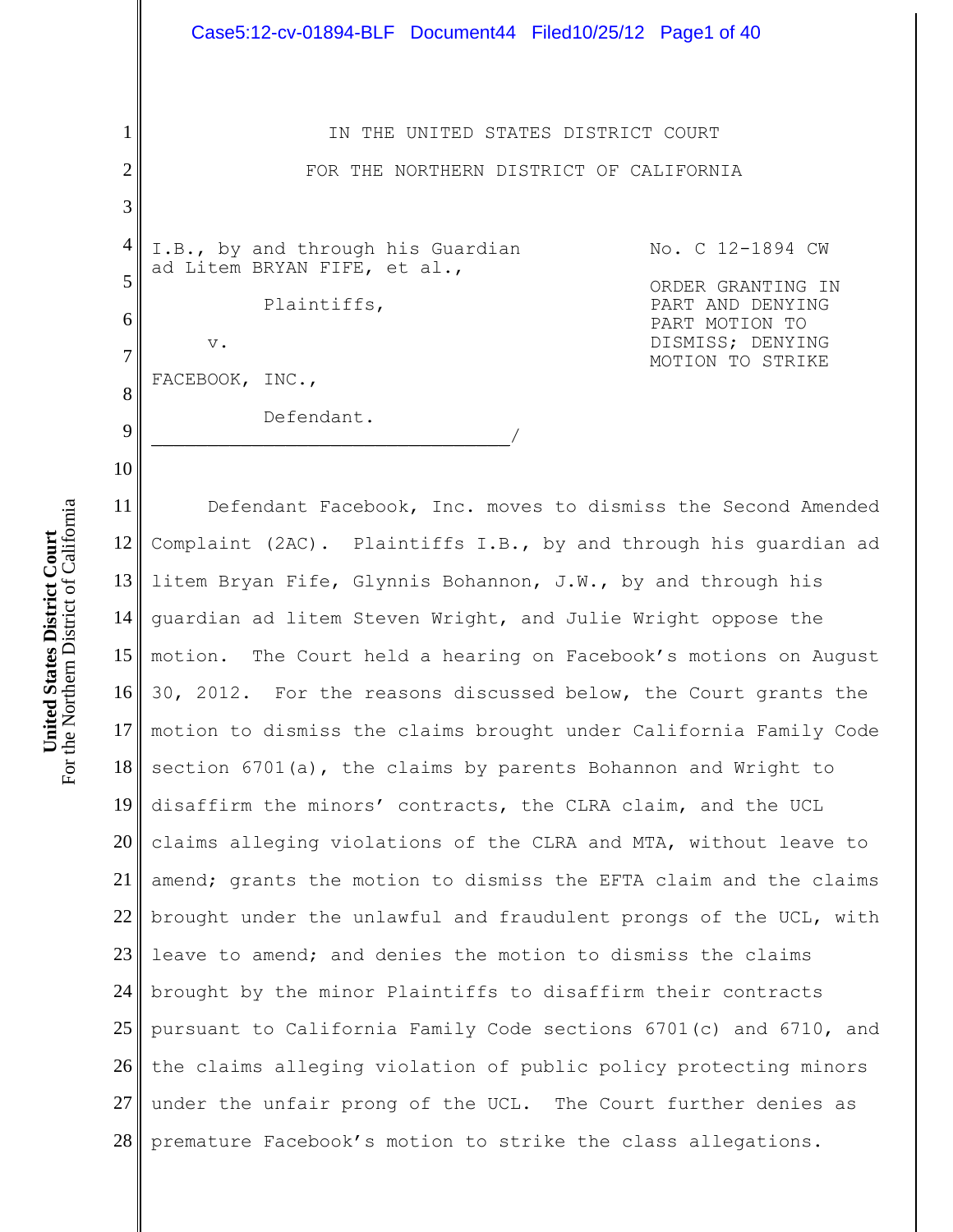#### BACKGROUND

The following facts are alleged in the 2AC.

3 4 5 6 7 Facebook operates the largest online social network in the world and provides a payment system, Facebook Credits, for users to make purchases within the Facebook website. 2AC ¶ 2. Facebook permits minors to register on its website and use its service. Id. ¶ 3.

8 9 10 11 12 13 14 15 16 17 18 19 20 21 22 23 In October 2011, Plaintiff I.B., a minor, asked his mother, Plaintiff Glynnis Bohannon, for permission to spend twenty dollars on his Facebook account using Bohannon's Wells Fargo Master Card, in exchange for twenty dollars in cash. 2AC ¶ 25. I.B. purchased Facebook Credits from Facebook for use in "Ninja Saga." Id. Subsequently, without any notice that his mother's credit card information had been stored by Facebook and the Facebook Credits system, or that his mother's credit card information was being used again after the initial twenty dollar purchase, I.B. made ingame purchases for which he thought he was spending virtual, ingame currency. Id. As a result, Bohannon's credit card was charged repeatedly and without her consent, and the charges totaled several hundred dollars. Id. Upon discovering the transactions, Bohannon tried to obtain a refund from Facebook by leaving a phone message at a phone number listed for Facebook but received no response. 2AC ¶ 27.

24 25 26 27 28 In December 2011, Plaintiff J.W., a minor, began to make a series of charges via Facebook Credits using the debit card of his parents, Plaintiff Julie Wright and Steven Wright, which J.W. had taken from his parents without their permission. 2AC ¶ 29. The total charges exceeded one thousand dollars. Id. On or about

1

2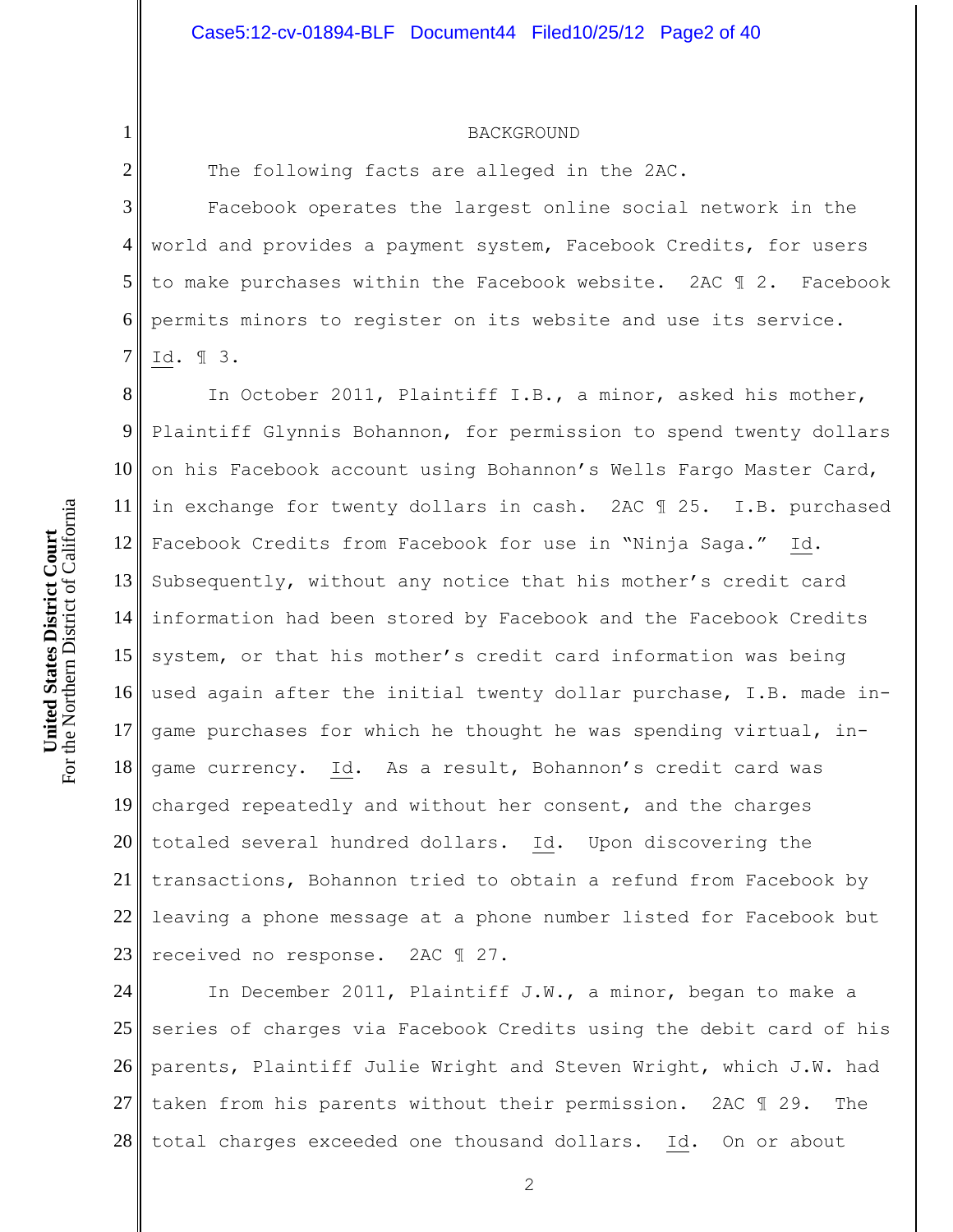## Case5:12-cv-01894-BLF Document44 Filed10/25/12 Page3 of 40

1 2 3 4 5 6 7 8 9 10 11 12 13 because it has been more than 90 days since you completed the  $14<sup>||</sup>$ 15 16 17 February 8, 2012, after learning of these charges, Steven Wright submitted a complaint to Facebook as to the "20 debits directly to my bank account," noting that neither he nor his wife (the only authorized users of the debit card's account) had authorized any such charges, and requesting a refund. Id.  $\text{I}$  31. On February 10, 2012, a Facebook "Payment Operations" representative replied to Steven Wright to say he "refunded the charges to your [Wright's] funding instrument." Id. However, on April 13, 2012, Steven Wright noticed that only \$59.90 had been refunded and contacted Facebook to request a refund of the full amount at issue. Id. In the course of further correspondence, Facebook responded that "we are not able to process your refund request at this time . . . stated transaction(s)." Id. As of the date of filing the 2AC, the Wrights have not been reimbursed \$999.30 charged for transactions originating from their minor child's Facebook account. Id.

18 19 20<sup> $\parallel$ </sup>  $21 \parallel$ 22 23 24 On February 23, 2012, Plaintiff Bohannon filed this action individually and on behalf of her minor child, I.B., against Facebook in the Superior Court for the County of Santa Clara. Plaintiffs amended the complaint on March 8, 2012, to assert classwide claims against Facebook. Plaintiffs served Facebook on March 19, 2011, and Facebook removed the putative class action on April 17, 2012. Notice of Removal (Docket No. 1) at 1-2.

25 26 27 28 Plaintiffs filed the 2AC on May 31, 2012, on behalf of the proposed class: "All Facebook users who have purchased Facebook Credits from January 1, 2011 to the date on which a class is certified ('the MTA Class')." 2AC ¶ 37. The 2AC identifies three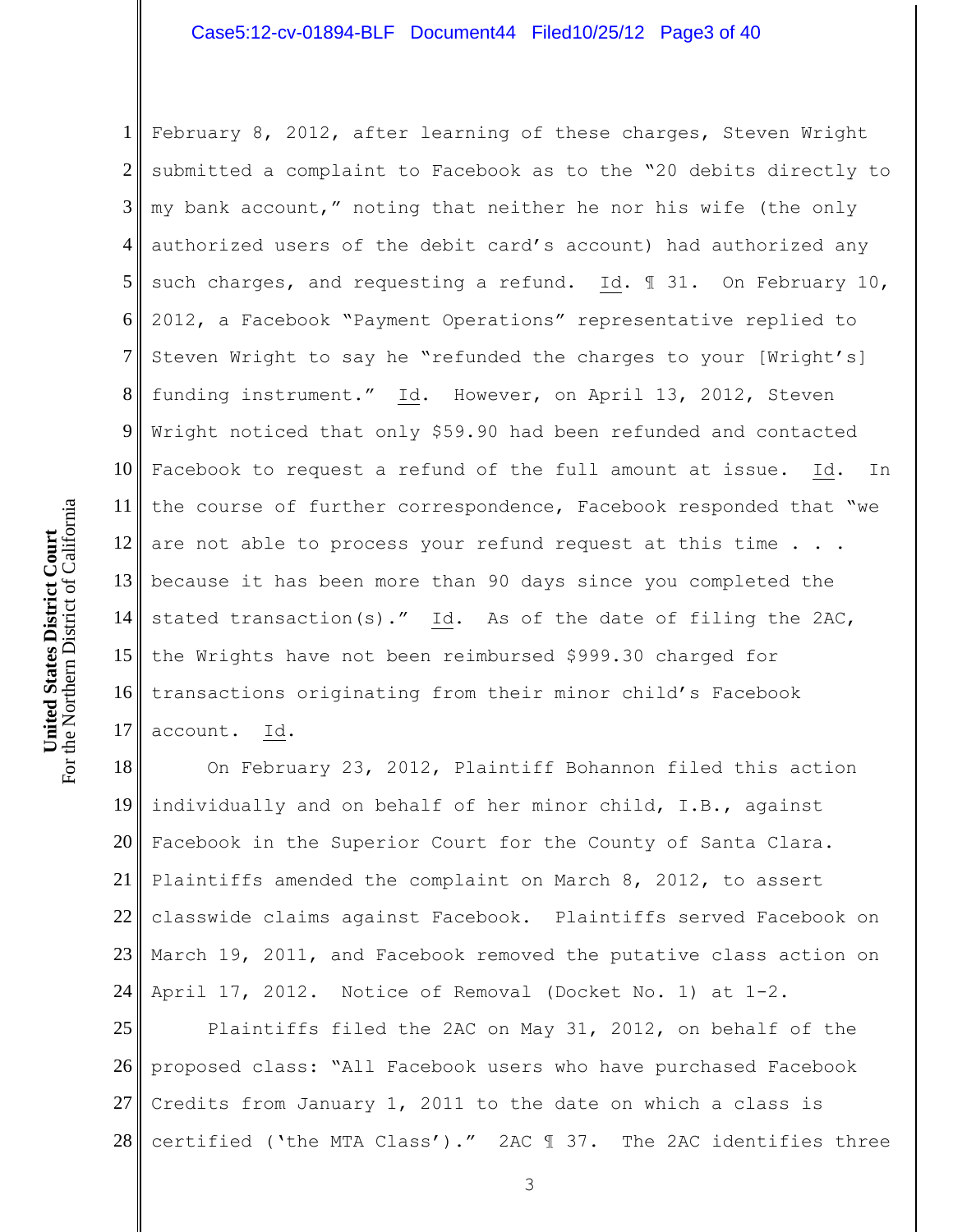1 2 3 4 5 6 7 8 9 10 11 12 13 14 15 16 17 18 19 20 21 22 proposed subclasses: (a) the "Minor Subclass" of "[a]ll Facebook users who are or were minor children according to Facebook's own records, and those children's parents and guardians for the four years preceding the date on which the original complaint was filed to the date on which a class is certified; (b) the "Refund Subclass" of "[a]ll Facebook users who are or were minor children according to Facebook's own records, and those children's parents and guardians, who attempted to obtain a refund of a Facebook Credit transaction originating from a minor child's account for the four years preceding the date on which the original complaint was filed to the date on which a class is certified;" and (c) the "EFTA Subclass" within the Refund Subclass consisting of "[a]ll members of the Refund Subclass whose payment to Facebook was made from a debit card or PayPal account linked to a U.S.-based bank from May 31, 2011 to the date on which a class is certified." 2AC ¶¶ 39-41. The 2AC asserts the following class claims against Facebook: (1) Declaratory Judgment; (2) violation of the California Consumer Legal Remedies Act, Cal. Civ. Code § 1750 et seq. (CLRA); (3) violation of the Unfair Competition Law, Cal. Bus. & Prof. Code § 17200 et seq. (UCL); and (4) violation of the Electronic Funds Transfer Act, 15 U.S.C. § 1693 et seq. (EFTA). Facebook moves to dismiss the 2AC for failure to state a

23 24 claim and to strike the class allegations. Plaintiffs oppose the motions.

25

#### LEGAL STANDARD

26 27 28 I. Motion to Dismiss for Failure to State a Claim A complaint must contain a "short and plain statement of the claim showing that the pleader is entitled to relief." Fed. R.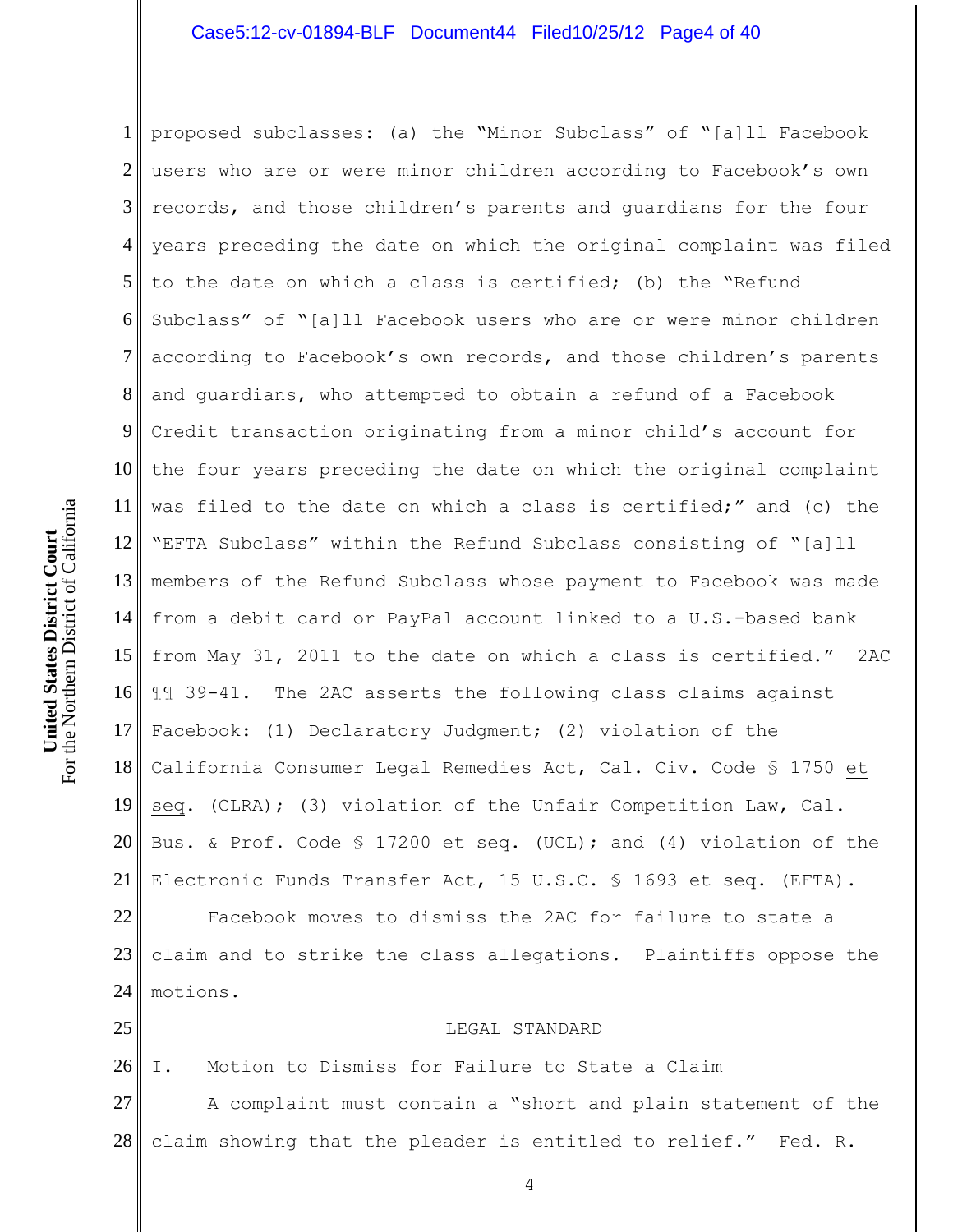1 2 3 4 5 6 7 8 9 10 11 12 13 Civ. P. 8(a). On a motion under Rule 12(b)(6) for failure to state a claim, dismissal is appropriate only when the complaint does not give the defendant fair notice of a legally cognizable claim and the grounds on which it rests. Bell Atl. Corp. v. Twombly, 550 U.S. 544, 555 (2007). In considering whether the complaint is sufficient to state a claim, the court will take all material allegations as true and construe them in the light most favorable to the plaintiff. NL Indus., Inc. v. Kaplan, 792 F.2d 896, 898 (9th Cir. 1986). However, this principle is inapplicable to legal conclusions; "threadbare recitals of the elements of a cause of action, supported by mere conclusory statements," are not taken as true. Ashcroft v. Iqbal, 556 U.S. 662, 678 (2009) (citing Twombly, 550 U.S. at 555).

14 15 16 17 18 19 20 21 22 23 When granting a motion to dismiss, the court is generally required to grant the plaintiff leave to amend, even if no request to amend the pleading was made, unless amendment would be futile. Cook, Perkiss & Liehe, Inc. v. N. Cal. Collection Serv. Inc., 911 F.2d 242, 246-47 (9th Cir. 1990). In determining whether amendment would be futile, the court examines whether the complaint could be amended to cure the defect requiring dismissal "without contradicting any of the allegations of [the] original complaint." Reddy v. Litton Indus., Inc., 912 F.2d 291, 296 (9th Cir. 1990).

24 25 26 27 Although the court is generally confined to consideration of the allegations in the pleadings, when the complaint is accompanied by attached documents, such documents are deemed part of the complaint and may be considered in evaluating the merits of

28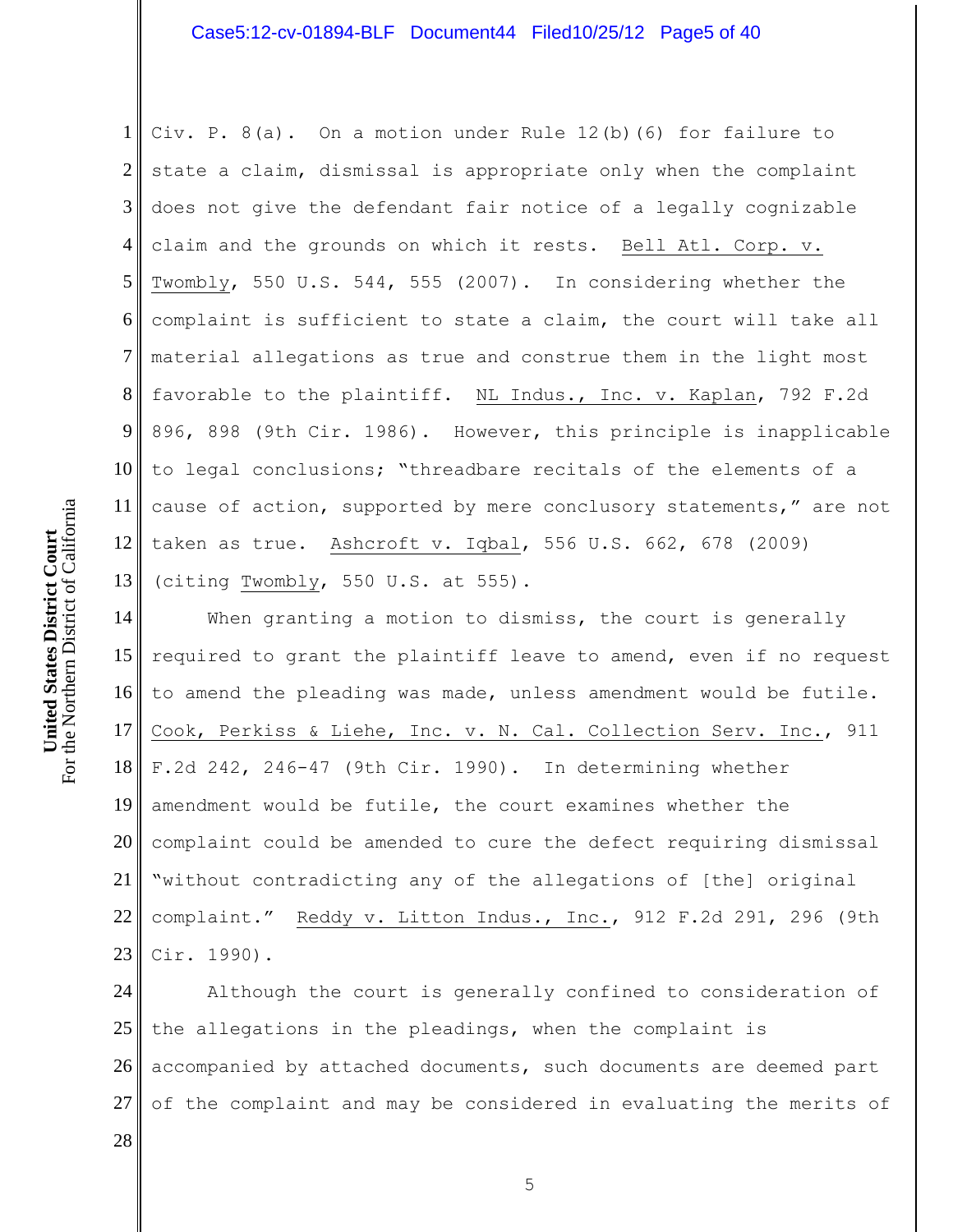1 2 a Rule 12(b)(6) motion. Durning v. First Boston Corp., 815 F.2d 1265, 1267 (9th Cir. 1987).

3 II. Motion to Strike

4 5 6 7 8 9 10 11 12 13 Under Federal Rule of Civil Procedure 12(f), a court may strike from a pleading "any redundant, immaterial, impertinent or scandalous matter." The purpose of a Rule 12(f) motion is to avoid spending time and money litigating spurious issues. Fantasy, Inc. v. Fogerty, 984 F.2d 1524, 1527 (9th Cir. 1993), reversed on other grounds, 510 U.S. 517 (1994). A matter is immaterial if it has no essential or important relationship to the claim for relief plead. Id. A matter is impertinent if it does not pertain and is not necessary to the issues in question in the case. Id.

#### DISCUSSION

15 I. Request for Judicial Notice

16 17 18 19 20 21 22 23 24 25 26 27 28 Facebook asks the Court to take judicial notice of screen shots of webpages from Facebook's website on the grounds that they were specifically referred to in the 2AC or illustrate the allegations in the amended complaint. These include Facebook's Statement of Rights and Responsibilities, Payment Terms, Help Center pages and payment screens in the game Ninja Saga. Plaintiffs object to these exhibits. Facebook's manager of Payment Operations, Bill Richardson, provides a supporting declaration concerning the public availability of these webpages. However, Mr. Richardson states that the screen shots were viewed and printed between April 13, 2012 and May 10, 2012, and his declaration does not indicate whether these webpages were in effect or available at the time of the events alleged in the 2AC.

14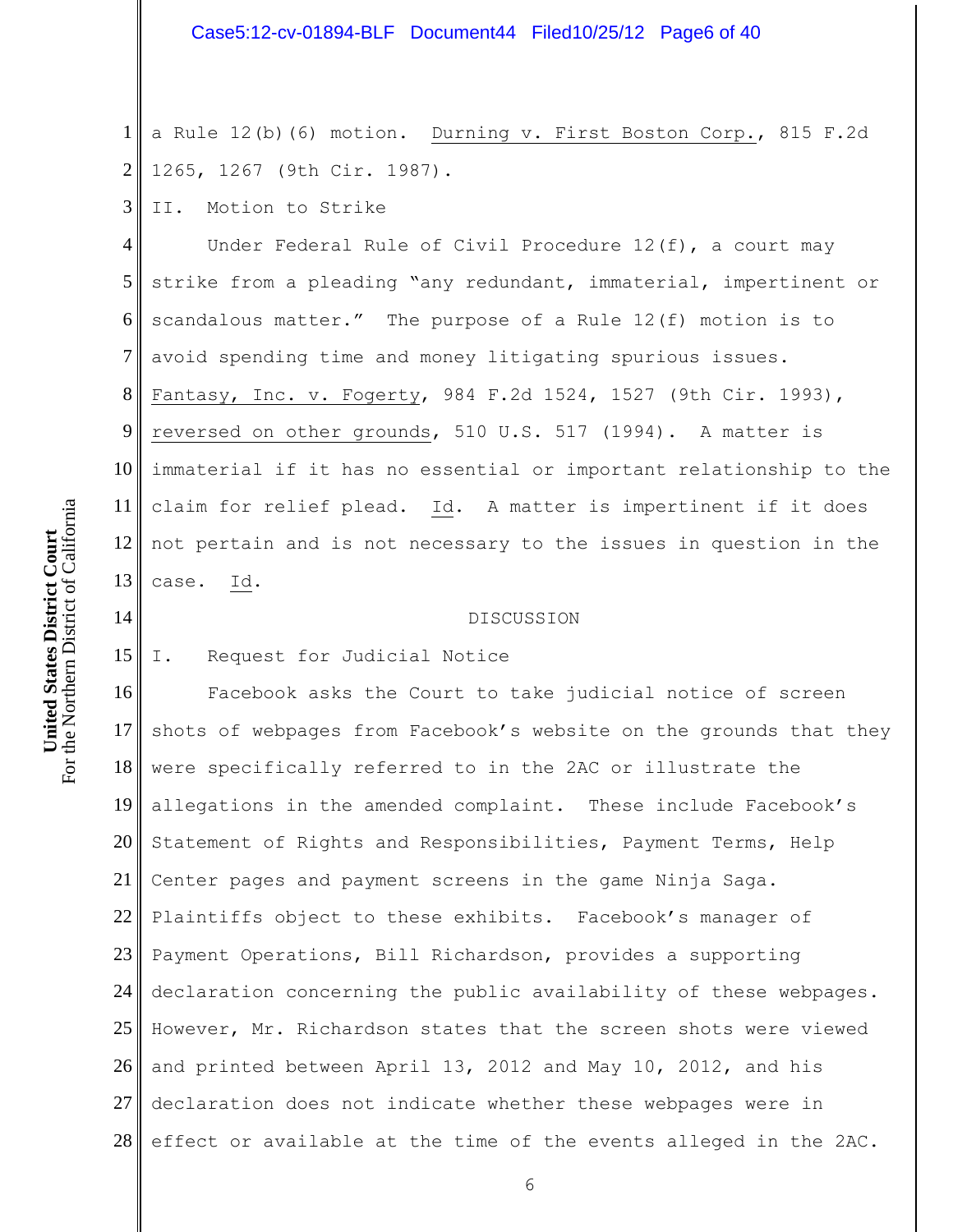1 2 3 4 5 6 7 8 9 10 11 12 Richardson Decl. at 2-4 nn.1-6. In support of Facebook's reply, Mr. Richardson states that Facebook did not "materially alter" the Ninja Saga payment pages between October 2011 and May 2012. Suppl. Richardson Decl. ¶ 3. However, whether the minor Plaintiffs I.B. and J.W. would have viewed these particular payment pages is subject to reasonable dispute. Facebook's request for judicial notice is therefore denied. See In re Easysaver Rewards Litig., 737 F. Supp. 2d 1159, 1168 (S.D. Cal. 2010) (denying request for judicial notice where "[t]he Court finds that whether these are the webpages Plaintiffs would have viewed during their online transactions is subject to 'reasonable dispute.'") (citing Fed. R. Evid. 201).

13 14  $15<sub>II</sub>$ 16 17 18 19 20<sup> $\parallel$ </sup>  $21 \parallel$ Plaintiffs request that the Court take judicial notice of screen shots of webpages from Facebook's website referring to "App Basics," "What Are Facebook Credits?," "Facebook Developer Payment Terms," and "Credits Tutorial." Plaintiffs submit these exhibits as statements made by Facebook in the ordinary course of business. Pls.' RJN at 2. Facebook does not object to these exhibits, and these matters can be "accurately and readily determined from sources whose accuracy cannot reasonably be questioned." Fed. R. Evid. 201(b).

22 II. Sufficiency of Allegations

23

A. Disaffirmance of Minors' Contracts

24  $25 \parallel$ 26 27 28 In their first claim for declaratory relief, Plaintiffs seek a determination by the Court that the contracts between Facebook and the members of the proposed Minor Subclass are void or voidable. 2AC ¶ 72. Facebook moves to dismiss this claim on the ground that minors cannot disaffirm contracts when they have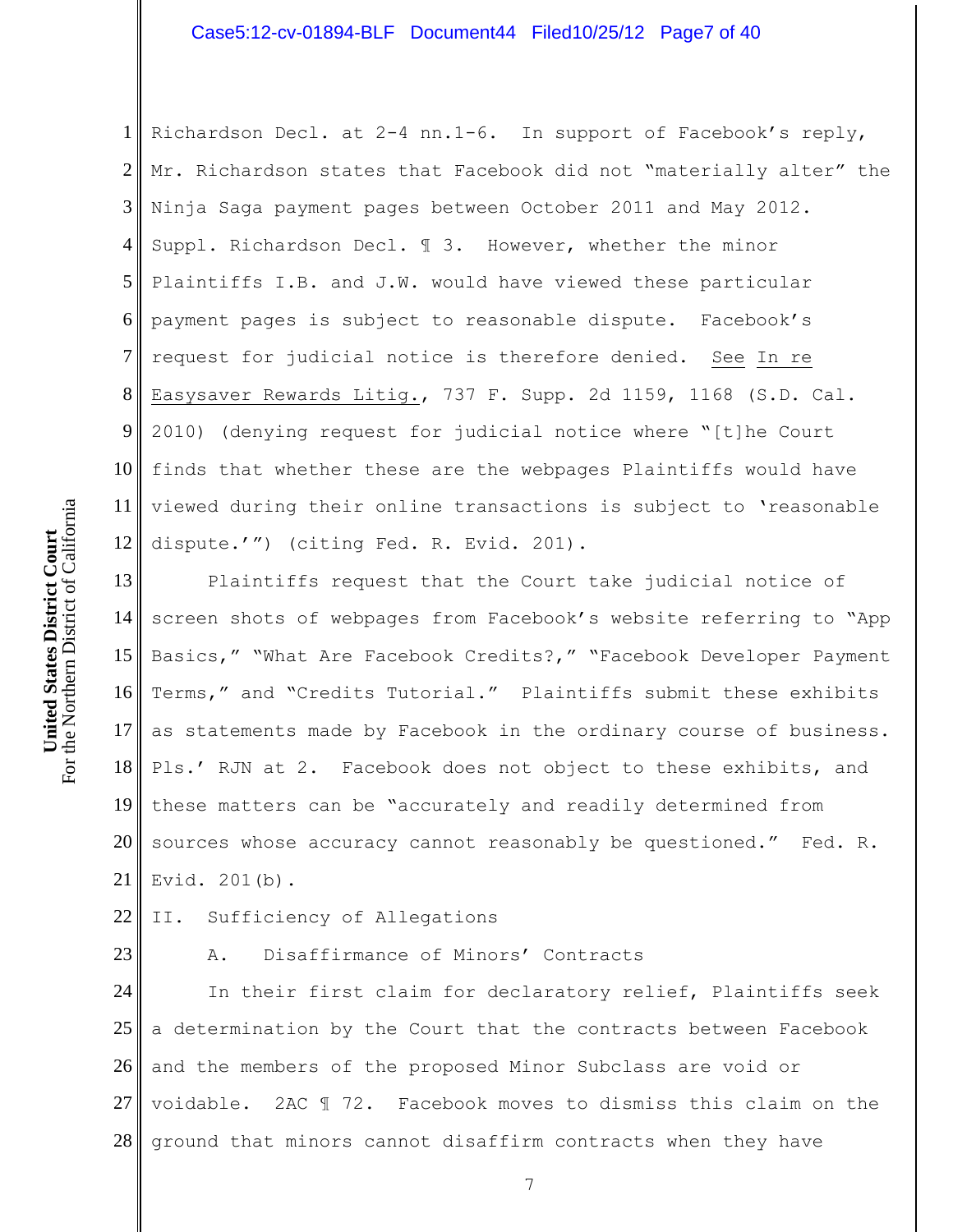1 2 3 4 5 6 7 8 9 10 11 12 13 14 15 16 17 18 19 20 21 22 23 24 25 26 27 28 already received the expected benefits of the contract. Plaintiffs contend that under the doctrine of infancy in California, the minor Plaintiffs I.B. and J.W. have the right to disaffirm their purchases of Facebook Credits, regardless of whether they return those Credits. 1. Void Contracts Prohibited by Family Code Section 6701 California law defines minors as all persons under eighteen years of age, Cal. Fam. Code § 6500, and restricts minors from entering certain contracts: A minor cannot do any of the following: (a) Give a delegation of power. (b) Make a contract relating to real property or any interest therein. (c) Make a contract relating to any personal property not in the immediate possession or control of the minor. Cal. Fam. Code § 6701. The contracts enumerated in section 6701 are void and no act of disaffirmance is required to avoid them. E.K.D. ex rel. Dawes v. Facebook, Inc., 2012 WL 3242392 (S.D. Ill.) (citing Burnand v. Irigoyen, 30 Cal.2d 861 (1947)). a. Delegation of Power Plaintiffs allege that the minor Plaintiffs purported to delegate to Facebook the power to withdraw funds from their parents' credit cards or bank accounts in connection with their purchases of Facebook Credits. 2AC ¶ 64. Plaintiffs contend that minors are not authorized to delegate such power and that the minors' purchases of Facebook Credits were void under section 6701(a). Docket No. 32 at 16-17.

For the Northern District of California For the Northern District of California United States District Court **United States District Court**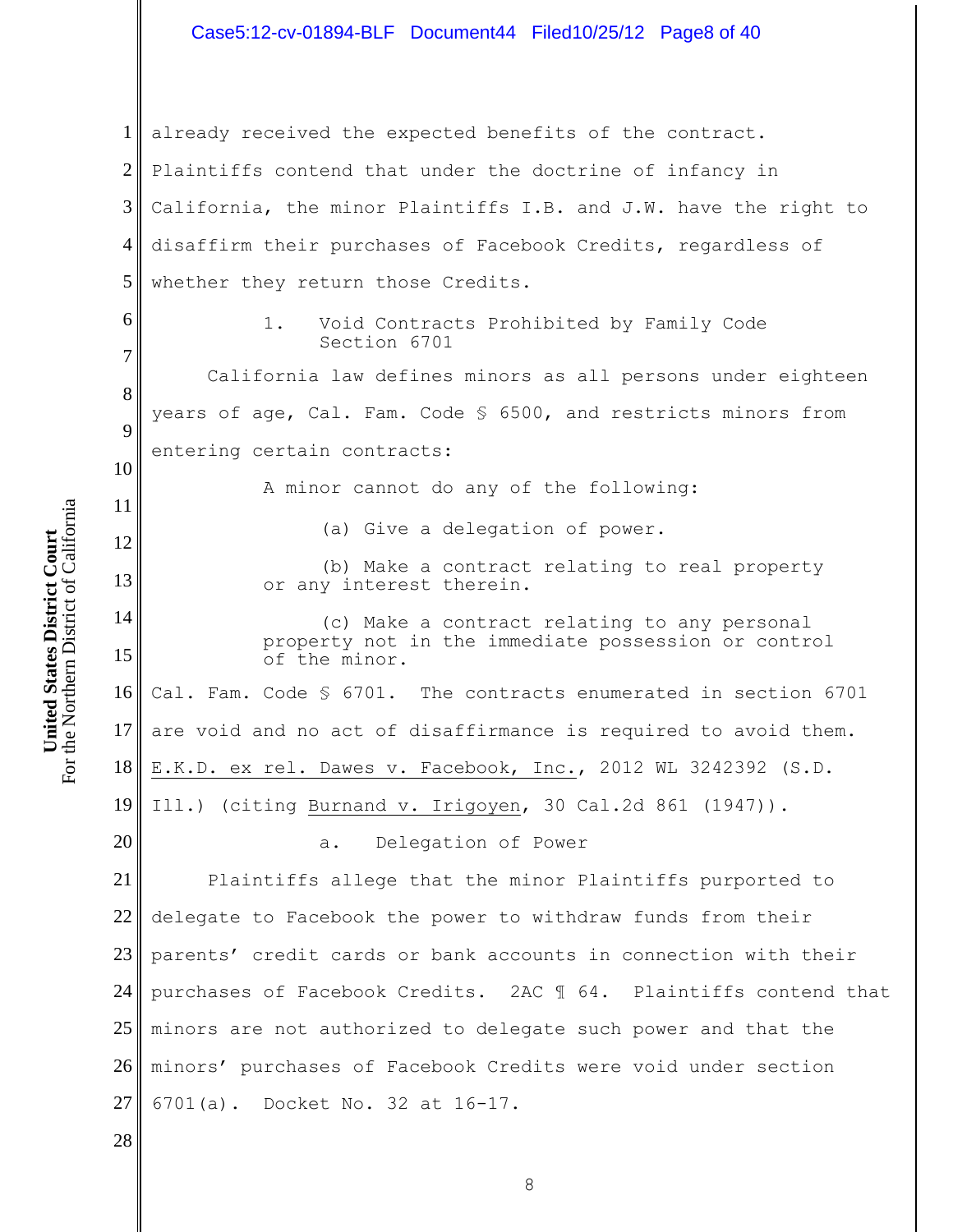1 2 3 4 5 6 7 8 9 10 11 12  $13<sup>||</sup>$ 14 15 16 17 18 Facebook argues that Plaintiffs have failed to allege any facts to support a showing of delegation of power so as to apply section 6701(a). Mot. at 12. Facebook contends that the "simple act of making a purchase" does not amount to delegation of power to Facebook, citing cases applying section 6701(a) to transactions where the minor granted power to a third party to act as his agent. Reply at 4-5. For example, in Morgan v. Morgan, 220 Cal. App. 2d 665, 673-74 (1963), the minor authorized his talent agent to endorse the minor's paychecks; the agent did so and retained part of the funds as commission. The court held that this amounted to a delegation of power and, as such, was void, whereas the minor had authority to endorse the paychecks himself and could not disaffirm his own endorsement under the circumstances presented there. See also Hakes Inv. Co. v. Lyons, 166 Cal. 557, 560 (1913) (legislative intent of the predecessor statute to section 6701(a) was to establish "the rule that an infant could not execute contracts through an agent having only a delegated authority executed by the infant").

19 20 21<sup>|</sup> 22 23 24 25 26 27 The 2AC does not support an inference that Facebook was acting as an agent of the minor Plaintiffs, who purportedly authorized Facebook to charge a debit against their parents' credit cards and/or bank accounts. Rather, Plaintiffs allege that the members of the class engaged in an arms-length transaction involving offer, acceptance and consideration. 2AC ¶ 63. Accordingly, the 2AC fails to state a claim for declaratory relief on the ground that the purchases of Facebook Credits are void pursuant to section 6701(a) of the Family Code.

28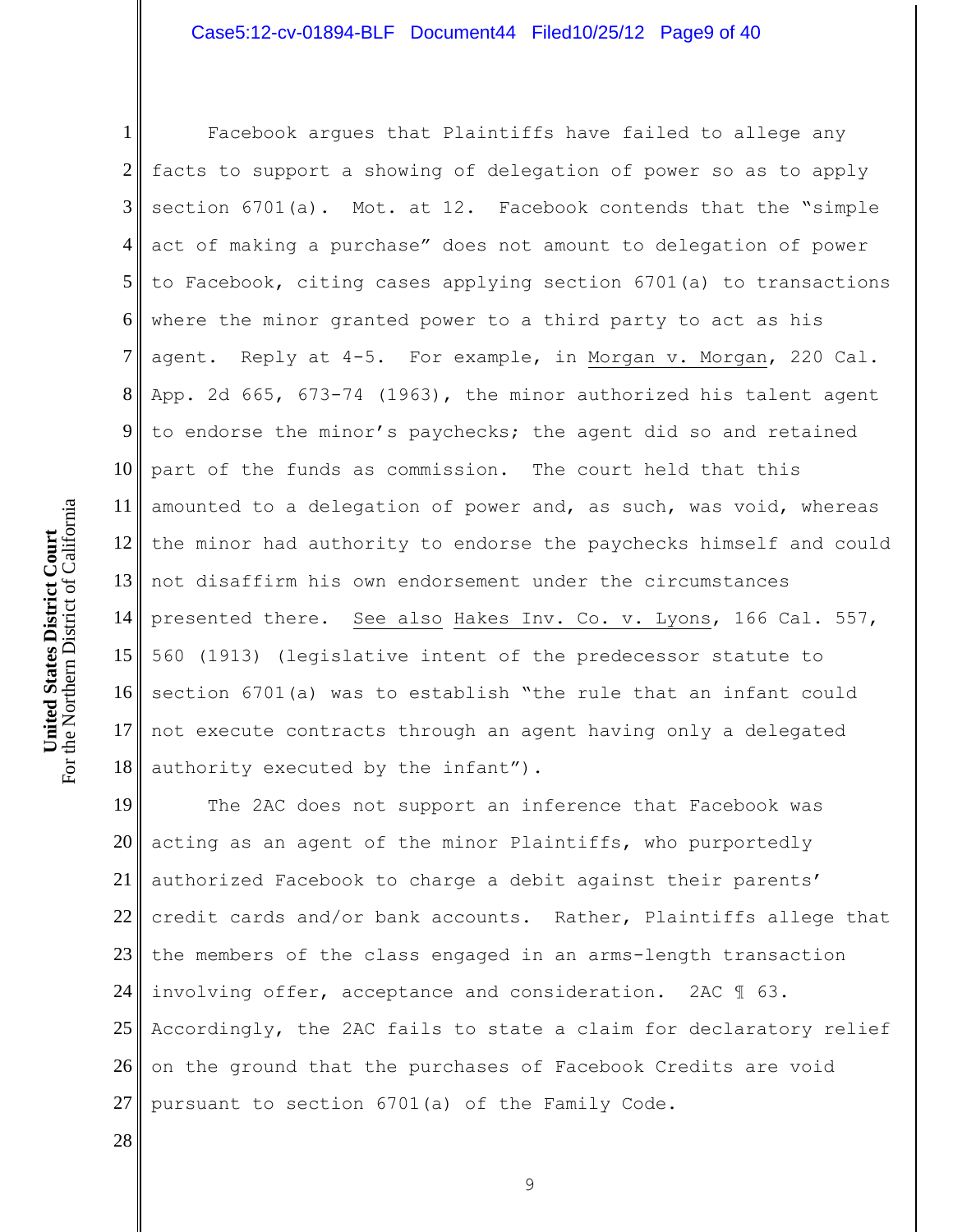1 2 3 4 5 6 7 8 9 10 11 12 13  $14<sup>||</sup>$ 15 16 17 18 19 20<sup> $\parallel$ </sup> 21 l 22 23 24 25 26 b. Contracts Relating to Personal Property Plaintiffs allege that the minor Plaintiffs' purchases of Facebook Credits are void pursuant to section 6701(c) which prohibits minors from making a contract "relating to any personal property not in the immediate possession or control of the minor." They further allege that the minor Plaintiffs did not have immediate possession or control of their parents' credit or bank accounts when they purchased the Facebook Credits, and lacked authority to delegate to Facebook the power to withdraw funds from their parents' accounts. Facebook contends that section 6701(c) is inapplicable because Facebook Credits are not tangible "personal property," arguing that section 6701(c) only applies where "subject matter of the contract is beyond the immediate possession or control of the minor" and "has nothing to do with the payment method used." Mot. at 13 (emphasis in original). Facebook relies on cases applying this statute to circumstances involving tangible property. See Taylor v. Indus. Accident Comm'n, 216 Cal. App. 2d 466, 473 (1963) (holding that newspaper delivery boy had capacity to make contract relating to sale of newspapers that were in his immediate control and possession). However, Facebook's proposed "subject matter" limitation of the statute to exclude possession or control of the funds used to pay for the challenged transaction is inconsistent with the plain meaning of the statute which voids a minor's contract "relating to any personal property" that is not in the minor's possession or control. Cal. Fam. Code § 6701(c) (emphasis added).

27 28 In the alternative, Facebook urges that the allegations show that I.B. and J.W. did have immediate possession and control of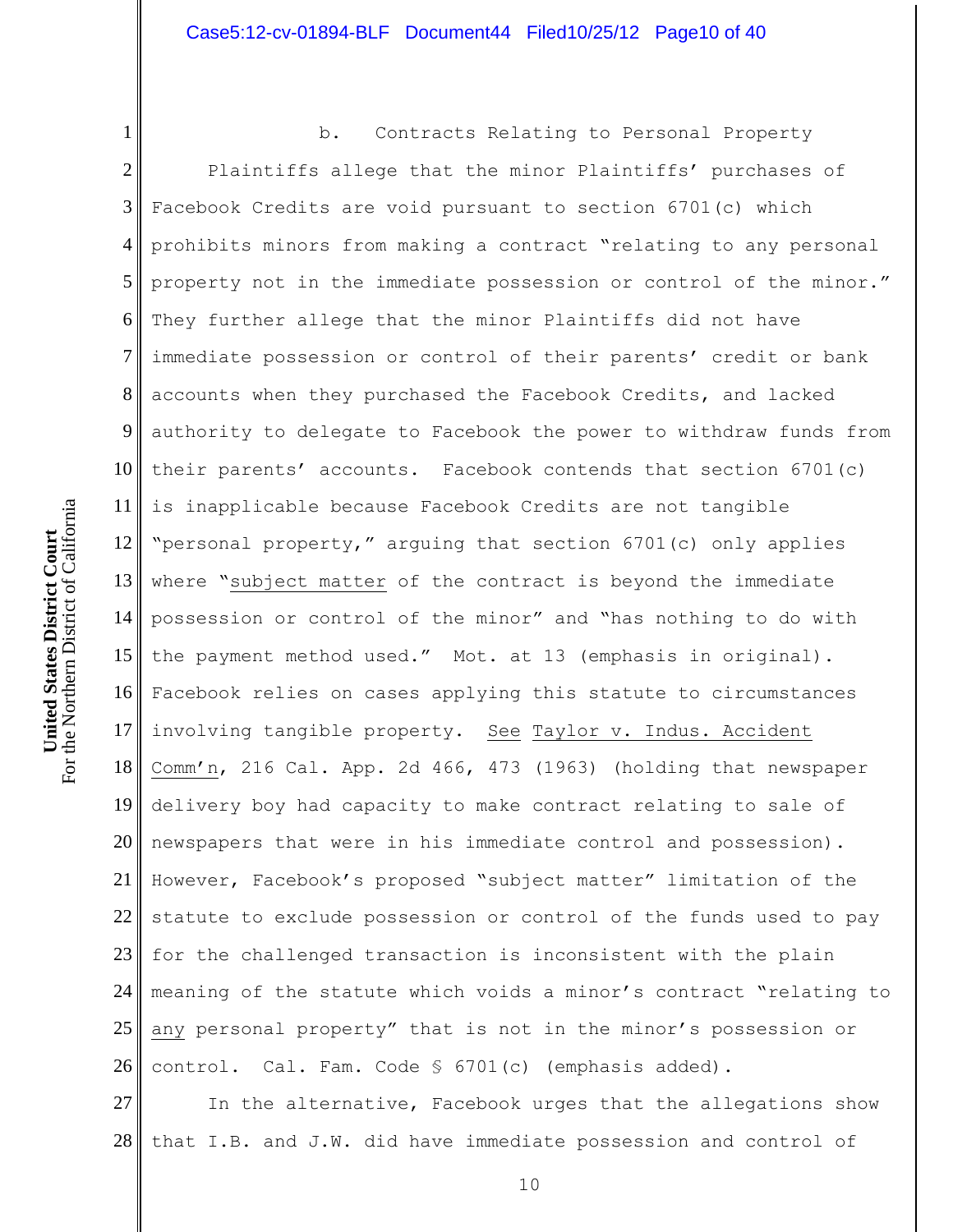1 2 3 4 5 6 7 8 their parents' funds as demonstrated by the fact that they were able to use their parents' credit and debit card information to buy Facebook Credits. Reply at 6. These allegations are not conclusive as to whether I.B. and J.W. had "immediate possession and control" of their parents' funds. Plaintiffs have alleged a plausible claim that the transactions at issue are void contracts "relating to any personal property not in the immediate possession or control of [a] minor."

9 10 The motion to dismiss the claim for declaratory relief under section 6701(c) is therefore denied.

11 12 13 that are void under section 6701, "a minor may make a contract in 14 15 16 17 18 19 20<sup> $\parallel$ </sup> 21 l 22 23 24 25 26 27 28 2. Contracts Voidable Under Family Code Section 6710 Family Code section 6700 provides that, except for contracts the same manner as an adult, subject to the power of disaffirmance" provided by section 6710. California law permits a minor to disaffirm a contract during minority or within a reasonable time after reaching majority. Cal. Fam. Code § 6710 ("Except as otherwise provided by statute, a contract of a minor may be disaffirmed by the minor before majority or within a reasonable time afterwards or, in case of the minor's death within that period, by the minor's heirs or personal representative."). California courts recognize that "sound policy considerations support this provision." Berg v. Traylor, 148 Cal. App. 4th 809, 818 (2007). "'The law shields minors from their lack of judgment and experience and under certain conditions vests in them the right to disaffirm their contracts. Although in many instances such disaffirmance may be a hardship upon those who deal with an infant, the right to avoid his contracts is conferred by law upon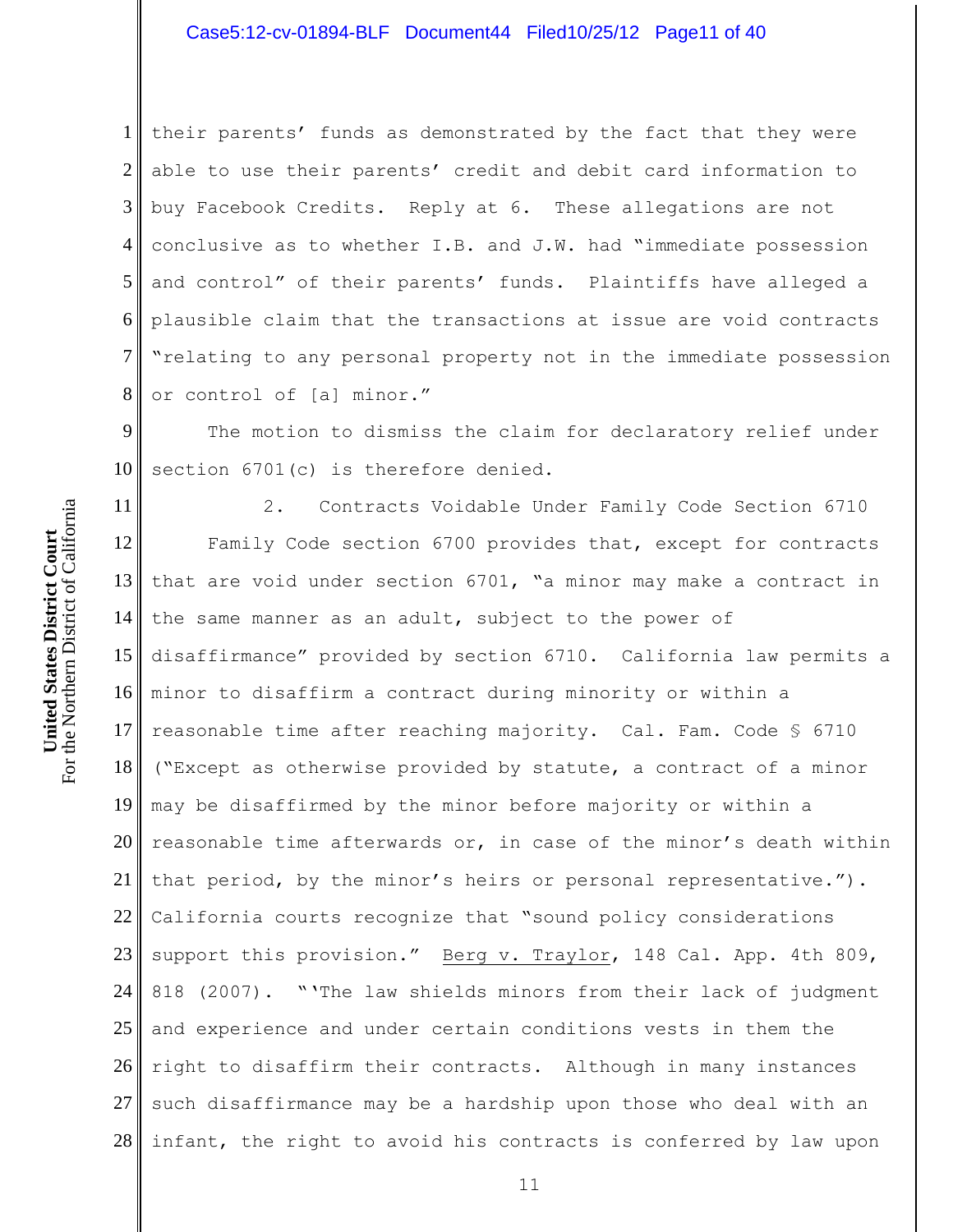1 2 3 4 5 6 7 8 9 a minor for his protection against his own improvidence and the designs of others. It is the policy of the law to protect a minor against himself and his indiscretions and immaturity as well as against the machinations of other people and to discourage adults from contracting with an infant. Any loss occasioned by the disaffirmance of a minor's contract might have been avoided by declining to enter into the contract.'" Id. (quoting Niemann v. Deverich, 98 Cal. App. 2d 787, 793 (1950) (internal quotation marks omitted)).

10 11 12 13  $14<sup>||</sup>$  $15 \text{ }$ 16 17 18 19 20 21 22 23 24 25 "Simply stated, one who provides a minor with goods and services does so at her own risk." Id. (citing Goldberg v. Superior Court, 23 Cal. App. 4th 1378, 1382–1383 (1994)). "A contract (or conveyance) of a minor may be avoided by any act or declaration disclosing an unequivocal intent to repudiate its binding force and effect." Spencer v. Collins, 156 Cal. 298, 303 (Cal. 1909). "Express notice to the other party is unnecessary." Berg, 148 Cal. App. 4th at 820 (citing Celli v. Sports Car Club of America, Inc., 29 Cal. App. 3d 511, 517 (1972)). Disaffirmation by a minor rescinds the entire contract, rendering it a nullity. Scollan v. Gov't Employees Ins. Co., 222 Cal. App. 2d 181, 183–84 (1963). An action for disaffirmation is one in equity, governed in many respects by the rules relating to rescission of contracts, and "the trial court is vested with a broad discretion to see that equity is done." Le Baron v. Berryessa Cattle Co., 78 Cal. App. 536, 548 (1926).

26 27 Plaintiffs allege that "minors have the right to disaffirm contracts such as those at issue here" and that the Facebook

For the Northern District of California For the Northern District of California United States District Court **United States District Court**

28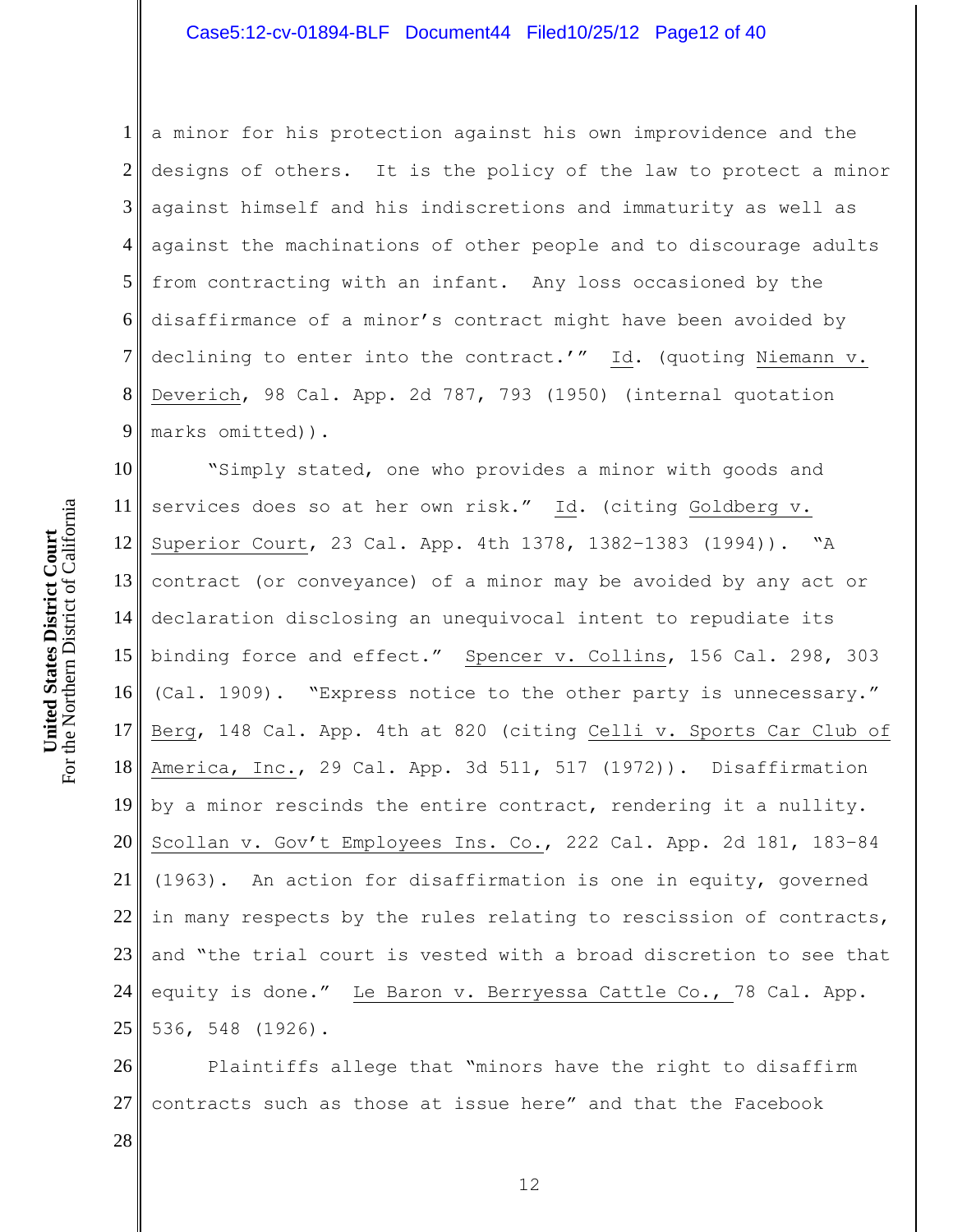1 2 Credit transactions are voidable pursuant to section 6710. 2AC ¶ 68.

a. Minors May Disaffirm Contracts Even After

4 5 6 7 8 9 10 11 12 13 14 15 16 17 18 19 20 21 22 23 24 25 26 27 Receiving Benefits Facebook contends that minor Plaintiff I.B. cannot disaffirm his contract because he has already received the full benefit of the Facebook Credits that he purchased by using the Credits to make in-game purchases in "Ninja Saga." 2AC ¶ 25. In support of its argument, Facebook relies on court decisions enforcing forum selection or other contract clauses against a minor. Mot. at 9- 11. Facebook relies primarily on E.K.D. v. Facebook, Inc., 2012 WL 3242392, \*4 (S.D. Ill.), where the plaintiffs challenged Facebook's practice of including its users' names and profile pictures in advertisements and alleged that users under the age of eighteen were legally incapable of consenting to commercialization of their identity. Granting Facebook's motion to transfer venue, the district court held that the minor plaintiffs could not disaffirm the forum selection clause in Facebook's Terms of Service. Relying on the principle that "'minors, if they would disaffirm a contract, must disaffirm the entire contract, not just the irksome provisions,'" id. at \*3 (quoting Holland v. Universal Underwriters Ins. Co., 270 Cal. App. 2d 417 (1969)), the court found that the plaintiffs "have used and continue to use facebook.com," and held that minors may not accept the benefits of a contract and then seek to disaffirm the contract "in an attempt to escape the consequences of a clause that does not suit them," id. at \*4. The court determined that the forum selection clause was enforceable against the minor plaintiffs and granted

28

3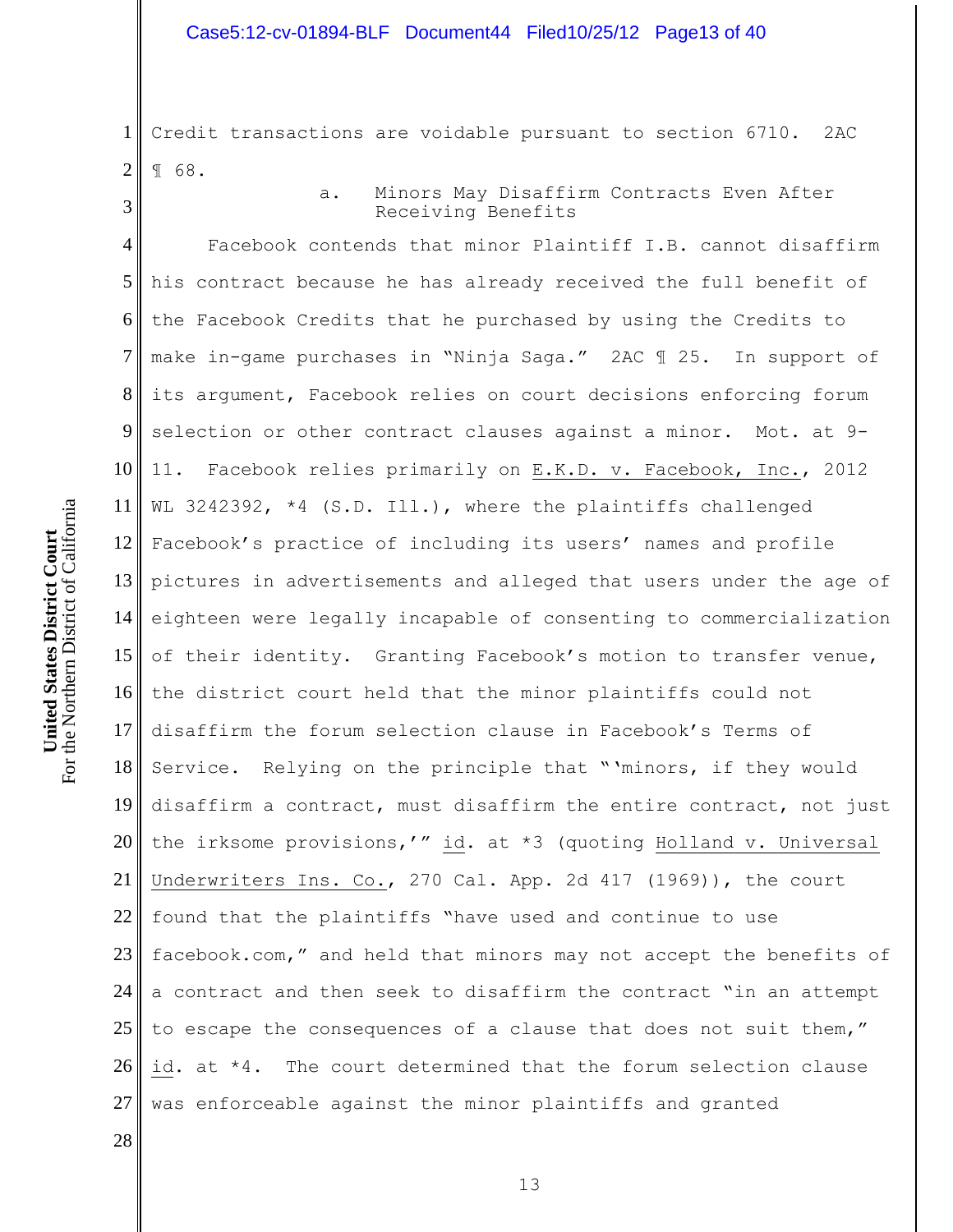1 2 Facebook's motion to transfer the action to the Northern District of California.

3 4 5 6 7 8 9 10 11 12  $13<sup>||</sup>$ Facebook contends that the ruling in E.K.D. on the enforceability of the forum selection clause is directly applicable here because minor Plaintiff I.B. has already accepted the benefits of the contract to purchase Facebook Credits, as demonstrated by his concession that he used the Credits to make "in-game purchases" in the Ninja Saga game. Mot. at 10-11 (citing 2AC ¶ 25). Although Plaintiffs do not allege what Plaintiff J.W. did with the Credits that he purchased, Facebook infers that he also spent the Credits online and argues that allowing the minor Plaintiffs to disaffirm their contracts would result in "an unfair windfall to the minor." Reply at 2.

14 15 16 17 18 19 20<sup> $\parallel$ </sup>  $21 \parallel$ 22 23 24 25 26 27 28 Under California law, a minor may "disaffirm all obligations under a contract, even for services previously rendered, without restoring consideration or the value of services rendered to the other party." Deck v. Spartz, Inc., 2011 WL 7775067 (E.D. Cal.) (citing Berg v. Traylor, 148 Cal. App. 4th 809 (2007)) (emphasis added). Explaining that "[o]ne deals with infants at his peril," the California Supreme Court has held, "Upon disaffirmance the minor is entitled to recover all benefits paid under the contract." Burnand v. Irigoyen, 30 Cal. 2d 861, 866 (1947). There, the court noted that under former section 35 of the Civil Code, "where the minor was under 18, restoration of benefits received is not required." Although former Civil Code section 35 required that "restoration must accompany disaffirmance of a contract made by a minor when over 18 years," Burnand, 30 Cal. 2d at 865, section 35 was repealed and replaced with section 6710 of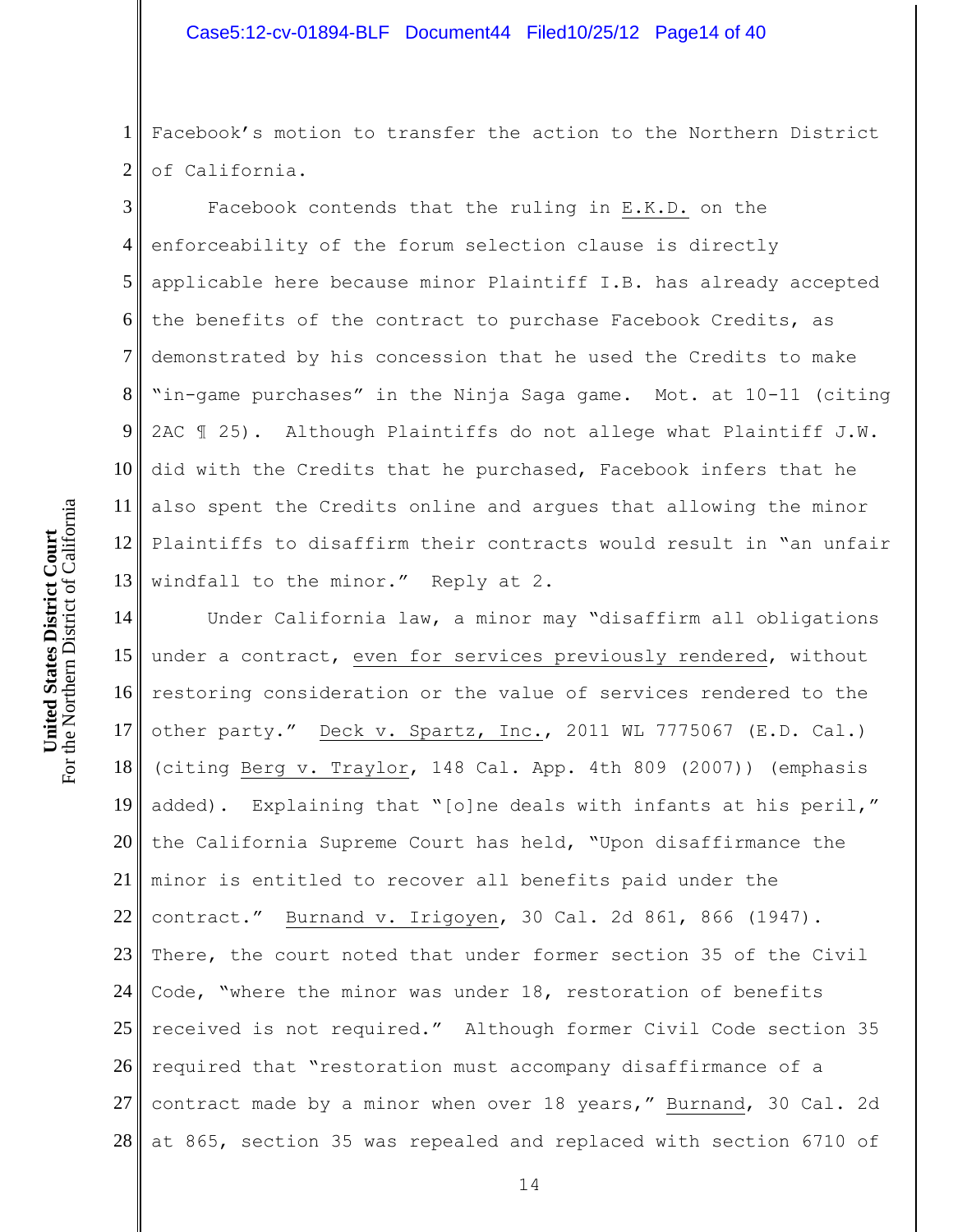1 2 3 4 5 6 the Family Code which "no longer requires restoration of consideration for any disaffirmed contract." Deck, 2011 WL 7775067 at \*7. See Berg, 148 Cal. App. 4th at 817 (holding that minor had statutory right to disaffirm agreement with personal manager and reversing judgment against minor for past commissions and projected future earnings).

7 8 9 10 11 12 13 selection clause contained in the Terms of Service but continued 14 to use the Facebook networking website. In holding that the minor 15 16 17 18 19 20  $21 \parallel$ 22 23 24 25 26 27 28 In support of its argument that the minor Plaintiffs may not disaffirm their contracts to purchase Facebook Credits, Facebook relies on authorities that declined to allow a minor to disaffirm a particular contract clause where the minor did not disaffirm the entire contract or continued to benefit from the contract. In E.K.D., the minor challenged the enforceability of the forum plaintiff could not continue using facebook.com and disaffirm the forum selection provision of the Terms of Service, the court cited a well-established maxim: "Minors must either accept or repudiate the entire contract, and they cannot retain the contract's fruits and at the same time deny its obligations." 2012 WL 3242392 at \*3 (internal quotation marks and citation omitted). The court relied on decisions "[i]n the specific context of forum-selection clauses" which declined to allow minors to accept the benefits but not the burdens of a contract. Id. The E.K.D. court cited Paster v. Putney Student Travel, Inc., 1999 WL 1074120 (C.D. Cal.), where the court granted the defendants' motion to dismiss for improper venue, or to transfer, and determined that Vermont was the proper venue pursuant to a forum selection clause. There, both the minor plaintiff and her mother entered into a contract with the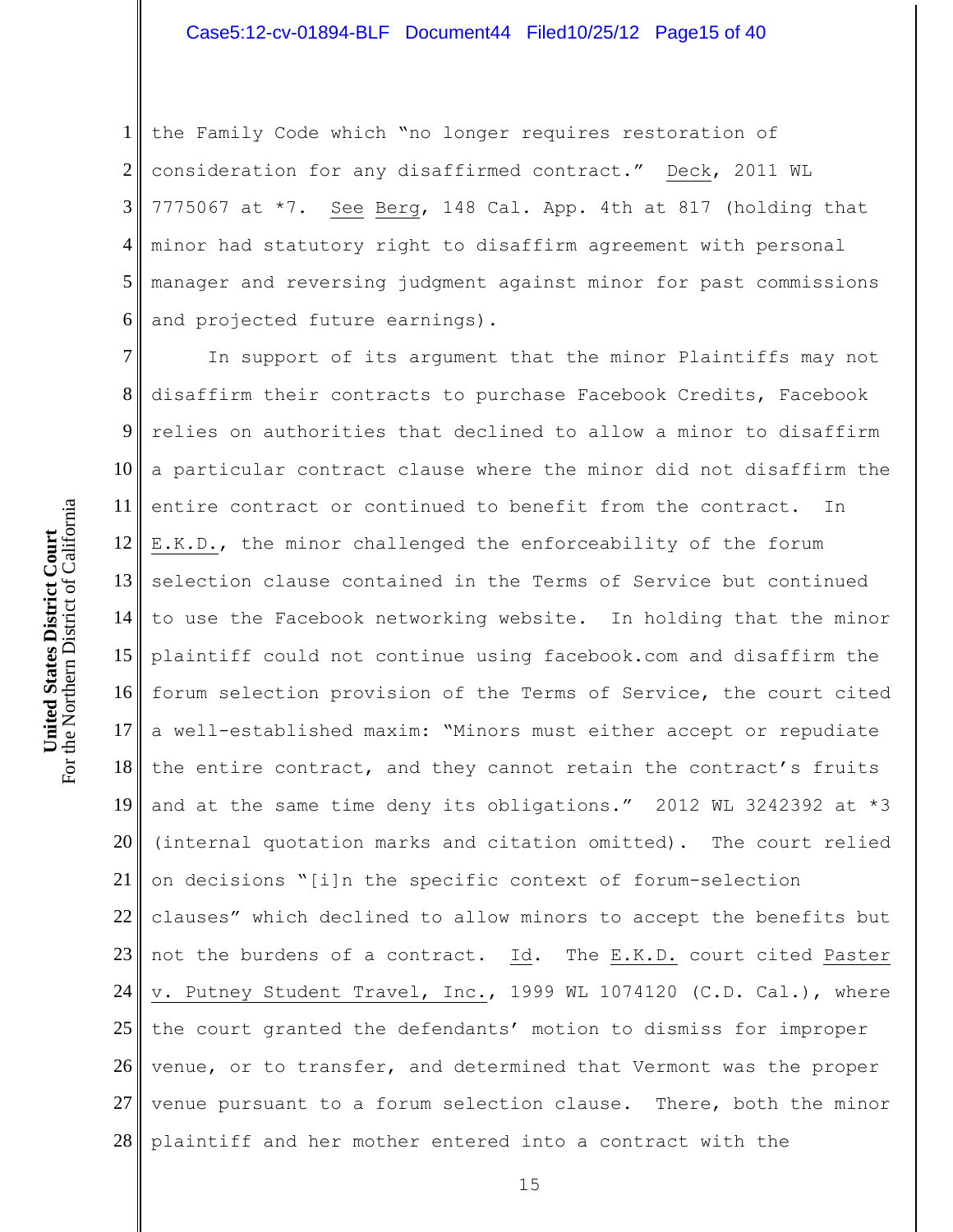1 2 3 4 5 6 7 8 9 10 11 12 13 14 15 16 defendants for the minor to participate in a travel program. After smoking a tobacco pipe during a Native American ceremony as part of the program, the minor allegedly suffered oral yeast infections and sued the defendants for negligence and for unlawfully permitting the use of an illegal tobacco product. Id. at \*1. In opposition to the motion to dismiss, the minor plaintiff argued that she disaffirmed the contract by filing the lawsuit in order to avoid the forum selection clause, but it does not appear that the plaintiff brought a claim to disaffirm the contract. The Paster court held that the plaintiff "cannot accept the benefits of a contract and then seek to void it in an attempt to escape the consequences of a clause that do not suit her." Id. at \*2. The court held that the minor could not disaffirm the contract to avoid application of the forum selection clause and held that the exclusive jurisdiction for the plaintiff's suit was Vermont. Id. at \*4.

17 18 19 20 21 22 23 24 25 26 The rulings in Paster and E.K.D. were limited to enforceability of a forum selection clause and did not rule on the minor's right to disaffirm the entire agreement. Although the court in Paster stated that the minor could not disaffirm the forum selection provision after receiving the benefits of the contract, that court was not presented with the question whether the minor could bring a claim for disaffirmance of the entire contract under California law. Similarly, in E.K.D., the court did not consider the question whether the minor plaintiffs stated

For the Northern District of California For the Northern District of California United States District Court **United States District Court**

27

28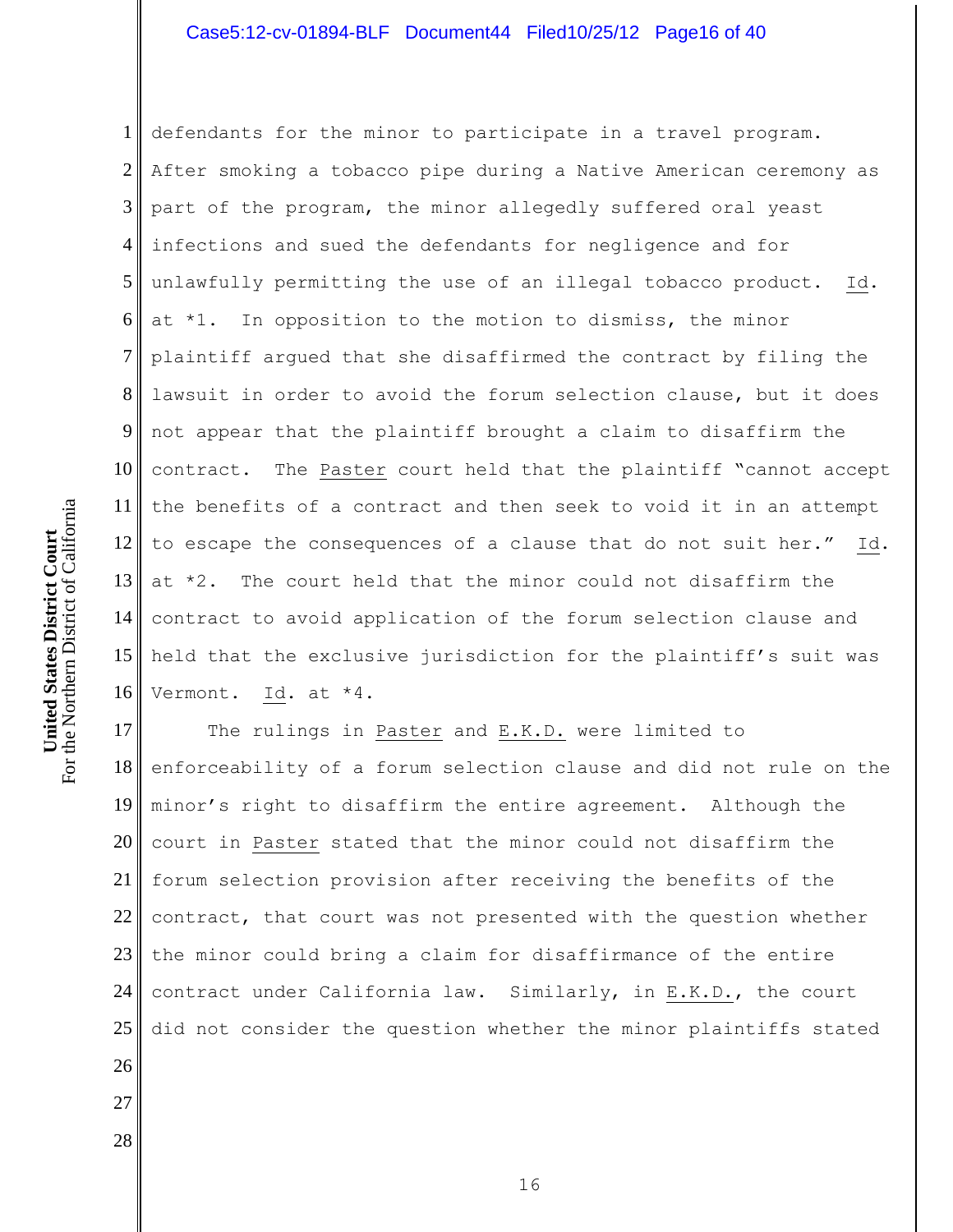1 2 3 4 5 6  $7<sub>l</sub>$ 8 9 a claim to disaffirm their contract to use Facebook's site.<sup>1</sup> Rather, the E.K.D. court considered only the arguments presented on Facebook's motion to transfer venue and rejected the plaintiffs' argument that the forum selection clause was invalid because the minors disaffirmed the contract. The E.K.D. court relied on the fact that the minor plaintiffs continued to use the Facebook site to hold that the minors could not disaffirm the forum selection clause of the Terms of Service. 2012 WL 3242392 at \*3-4.

10 11  $12<sub>1</sub>$ 13 minor Plaintiffs may disaffirm their contracts even after  $14<sub>II</sub>$ 15 16 17 18 19 20 21 Unlike Paster and E.K.D., where the courts limited their analysis to the voidability of a forum selection clause, Facebook's motion to dismiss presents the question whether the receiving the benefits of purchasing Facebook Credits. If all the allegations are accepted as true, the minor Plaintiffs allege a claim for declaratory relief that would "disaffirm the entire contract, not just the irksome portions." Holland, 270 Cal. App. 2d at 421. Any unfair windfall that would be potentially gained by the minors "'might have been avoided by declining to enter into the contract.'" Berg, 148 Cal. App. 4th at 818 (quoting Niemann v. Deverich, 98 Cal. App. 2d 787, 793 (1950)). See In re Apple

23 24 25 26 27 28 <sup>1</sup> The original complaint in E.K.D. did not allege a claim for relief based on disaffirmance. After that case was transferred to a court in this judicial district, the plaintiffs filed an amended complaint to assert a claim for declaratory relief based on the minors' right to disaffirm contracts pursuant to sections 6701 and 6702 of the California Family Code. C.M.D. v. Facebook, Inc., C 12-1216 RS, Docket No. 107. The amended complaint in that action is the subject of a pending motion to dismiss.

22

 $\overline{a}$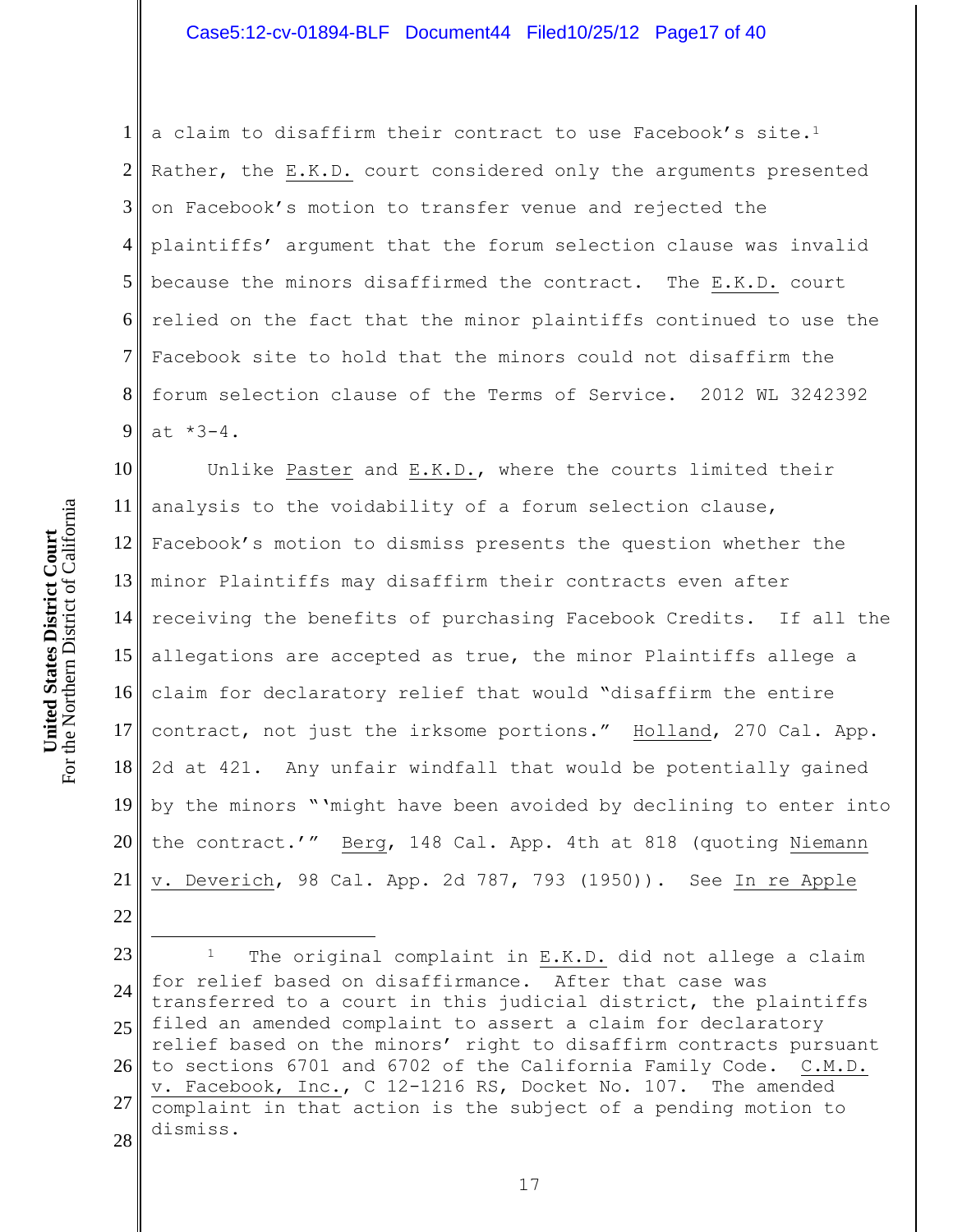1 2 3 4 In-App Purchase Litigation, 855 F. Supp. 2d 1030, 1035-36 (N.D. Cal. 2012) (denying motion to dismiss declaratory relief claim for determination that minors' sales contracts of in-app game currency are voidable).

5 6 7 8 9 10 11 12 13 b. Recovery of Consideration Paid by Others Facebook contends that the minor Plaintiffs may not disaffirm purchase contracts to recover consideration paid by their parents. Mot. at 11-12. Facebook does not cite any authority to support its argument under California law, which has maintained a policy "to protect a minor against himself and his indiscretions and immaturity as well as against the machinations of other people and to discourage adults from contracting with an infant." Berg, 148 Cal. App. 4th at 818 (citation and quotation marks omitted).

14 15 16 17 18 19 20 21<sup>|</sup> 22 23 24 25 26 27 28 Facebook relies primarily on Hines v. Cheshire, 36 Wash. 2d 467, 474 (1950), which applied Washington state law and is distinguishable from the factual allegations presented here. There, the court allowed the minor to disaffirm a contract to purchase a used car after the seller repossessed the car until the balance due had been paid. The minor's father signed a refinancing agreement to cover the unpaid balance plus insurance and financing charges, and made the final three payments on the refinanced contract. Id. at 471. Upon review of the record, the court determined that the parents had relinquished their right to the minor's earnings and that the minor was partially emancipated based on the facts that the minor had been earning his own salary for at least three years before buying the car, that he maintained his own bank account, and that his father knew of the minor's employment and earnings. Id. at 477-78. "It follows that, where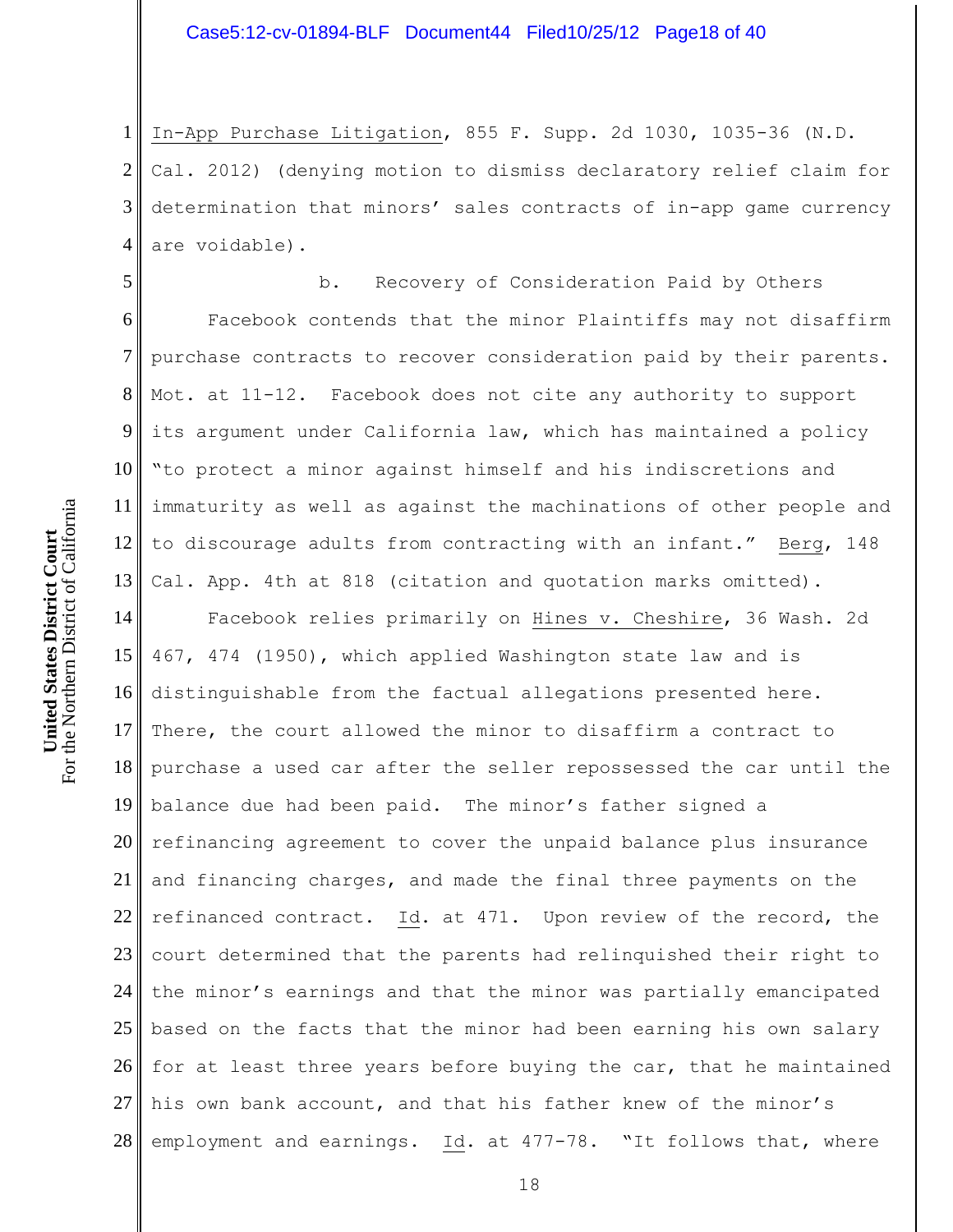1 2 3 4 5 6 7 8 9 10 the parent has relinquished his right to the child's earnings, the property purchased by the child with such earnings belongs to the child." The court concluded that the minor was entitled to disaffirm the contract and recover the purchase price that he paid for the car (without license and filing fees or finance charges), but was not entitled to recover the amount that was knowingly paid by his father pursuant to a refinance agreement that he signed. Id. at 481 ("A minor who disaffirms his contract is, in no event, entitled to recover any sums paid under the contract by another person.").

11 12  $13<sup>||</sup>$ 14 15 16 17 18 19 Similarly, in McCarty-Greene Motor Co. v. McCluney, 219 Ala. 211, 213 (1929), the court recognized, under Alabama law, the minor's right to disaffirm a contract to purchase a new car but did not allow the minor to recover the value of an old car that his father traded in "by written contract to turn it in as a credit on the purchase price of the new car." There, the court held, "Upon the rescission of a contract of a minor, upon becoming of age, he should recover only what he parted with, and not what another advanced or paid for his benefit." Id.

20 21<sup>|</sup> 22<sup>|</sup> 23 24 25 In each of the cases cited by Facebook, the minor was not entitled to recover the value of consideration that his parent willingly and contractually obligated himself to provide. Here, by contrast, Plaintiffs allege that the minor Plaintiffs used their parents' funds to purchase Facebook Credits without the parents' knowledge or authorization.

26 27 28 In the absence of controlling authority limiting the minor Plaintiffs' right to disaffirm their contracts to purchase Facebook Credits with their parents' funds without their parents'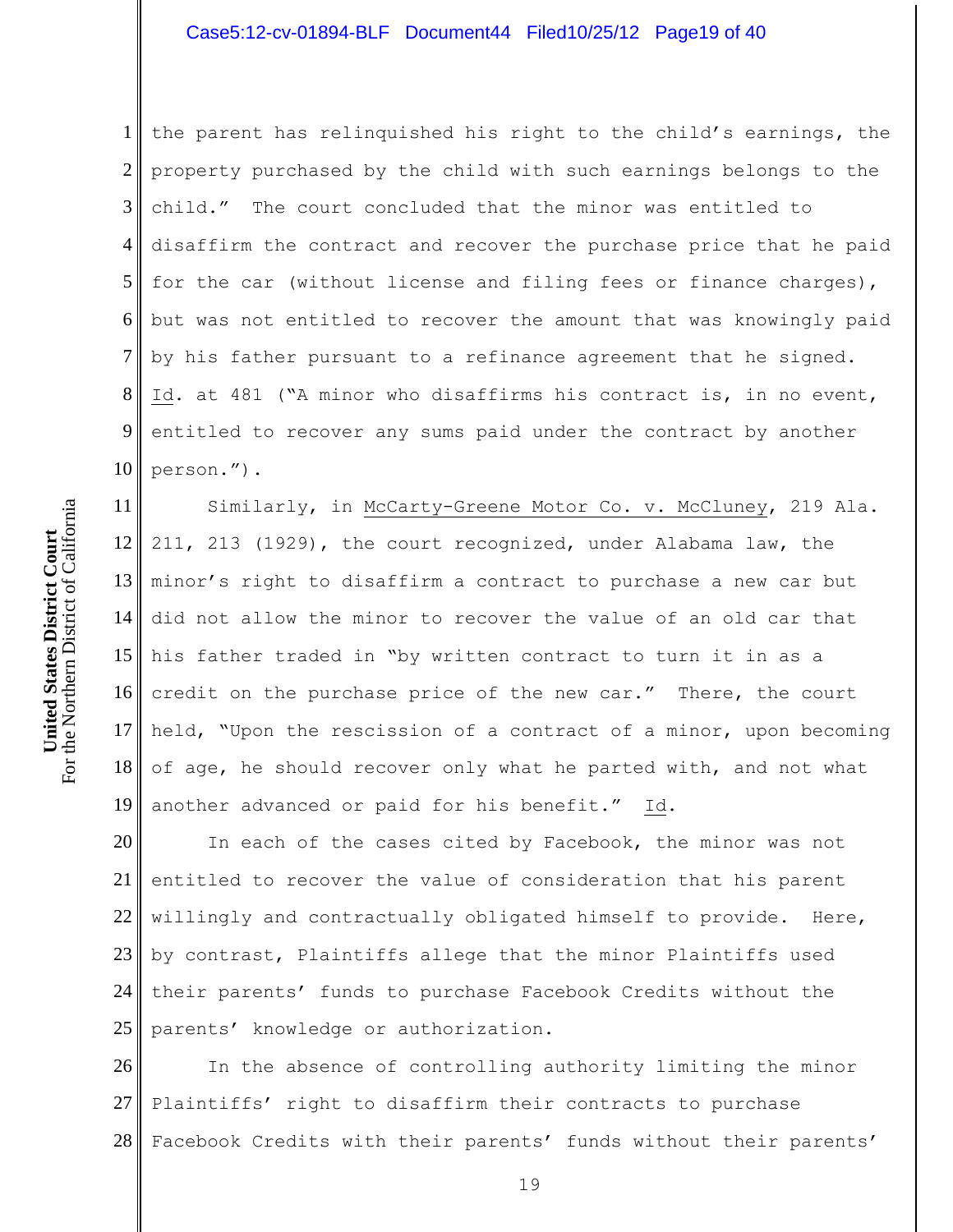1 2 consent, Plaintiffs' allegations, taken as true, are sufficient to state a claim for disaffirmance.

3

3. Disaffirmance by Parents

4 5 6 7 8 9 10 11 12  $13<sup>||</sup>$ 14 15 16 17 18 19 20 21 l Facebook contends that Plaintiffs Bohannon and Wright cannot disaffirm their children's contracts, and that only minors themselves can disaffirm their own contracts. Docket No. 25 at 19. Plaintiffs Bohannon and Wright appear in this action on their own behalf, not as guardians ad litem for minor Plaintiffs I.B. and J.W. Minor Plaintiffs I.B. and J.W. are represented in this action through their guardians ad litem, Bryan Fife and Steven Wright, respectively. The plain meaning of section 6710 provides that only the minor, acting through a legal representative, may disaffirm his contract, as recently recognized in Pearson v. Superior Court, 202 Cal. App. 4th 1333 (2012). "It has long been the rule in California that a minor has limited capacity to enter into contracts (Fam. Code, §§ 6700, 6701), and that, 'a contract of a minor may be disaffirmed by the minor before majority. . . .' (Fam. Code, § 6710, emphasis added.)" Id. at 1334. See 5 Williston on Contracts § 9:10 n.2 (4th ed. 2011) (citing Cal. Fam. Code § 6710 as one of several state statutes that "expressly provide that only the infant may void the contract for infancy").

22 23 24 25 26 27 28 Plaintiffs contend that parents are entitled to disaffirm contracts entered into by their minor children, citing section 6601 of the Family Code which provides, "A minor may enforce the minor's rights by civil action or other legal proceedings in the same manner as an adult, except that a guardian must conduct the action or proceedings." Docket No. 32 at 18. This statute provides that a minor must be represented in legal proceedings by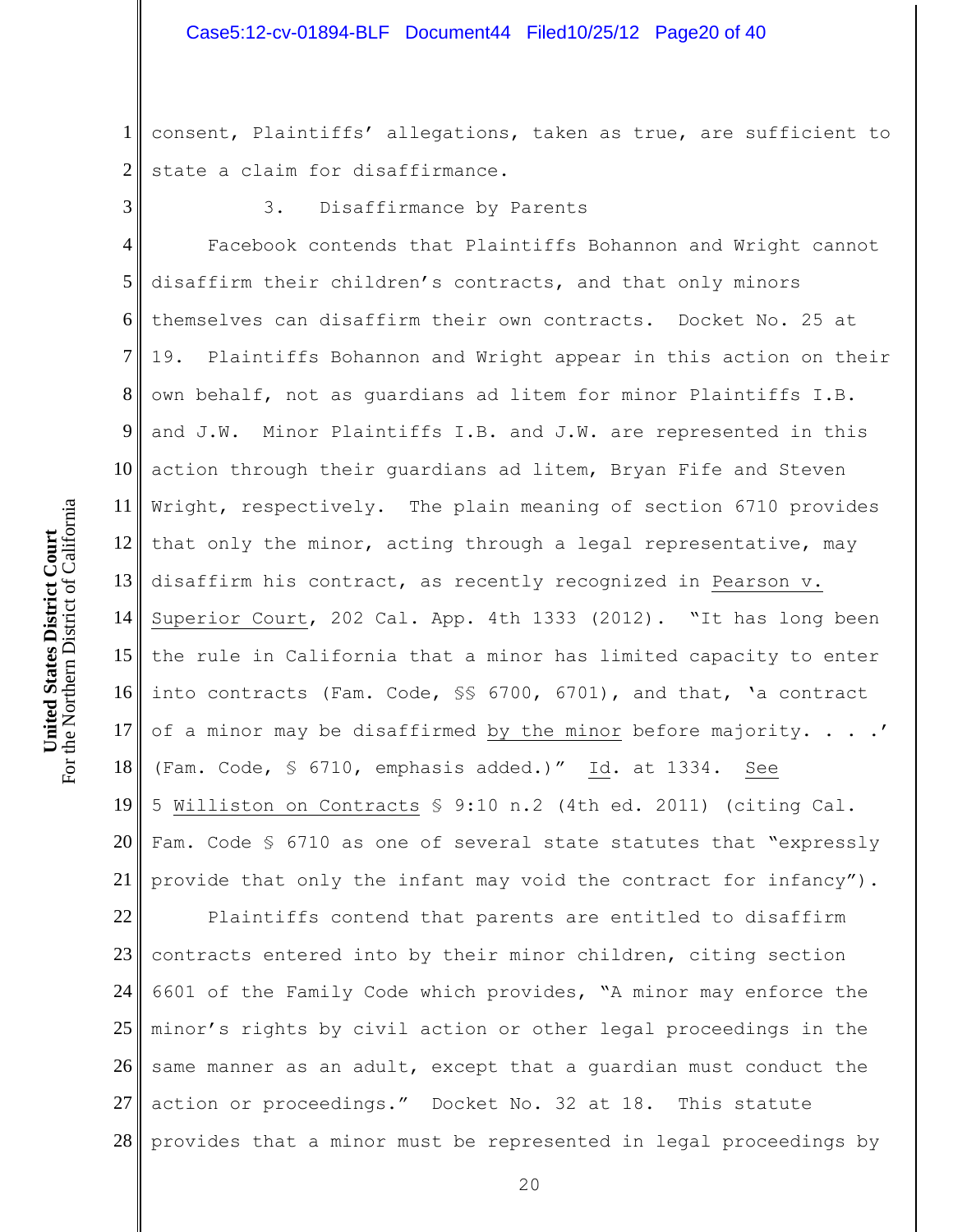1 2 3 4 5 6 7 8 a guardian because the minor lacks capacity to sue. Safai v. Safai, 164 Cal. App. 4th 233, 245 (2008). "Minors lack capacity to sue in their own names. Instead, litigation must be conducted 'by a guardian or conservator of the estate or by a guardian ad litem.'" Id. (citing Cal. Code Civ. Proc. § 372(a) and Fam. Code § 6601). "The guardian or guardian ad litem is not a party to the action; instead, he or she is a representative of record of a party who lacks capacity to sue." Id. (citation omitted).

9 10 11 12  $13<sup>||</sup>$ 14 time afterwards," reflecting the principle that the power of 15 16 17 18 19 20<sup> $\parallel$ </sup>  $21 \parallel$ 22 23 Plaintiffs cite no authority that a parent has an independent right to disaffirm contracts entered into by their children, when not acting in a representative capacity on behalf of the minor. Section 6710 clearly provides that "a contract of a minor may be disaffirmed by the minor before majority or within a reasonable avoidance is personal to the minor. "The power to avoid contracts and conveyances is given to an infant for her protection and should not be stretched beyond what her needs require. Thus the right to disaffirm is confined to the infant personally or his or her legal representatives." 5 Williston on Contracts § 9:10 (4th ed. 2011) (footnotes omitted). "It is clear that while the infant may avoid his or her obligations, the adult party to a contract cannot avoid it on the ground that an infant's promise or conveyance is voidable." Id.

24 25 26 27 Because Plaintiffs Bohannon and Julie Wright do not bring their claim for disaffirmance in a representative capacity on behalf of their minor children, their claims for declaratory relief are dismissed.

28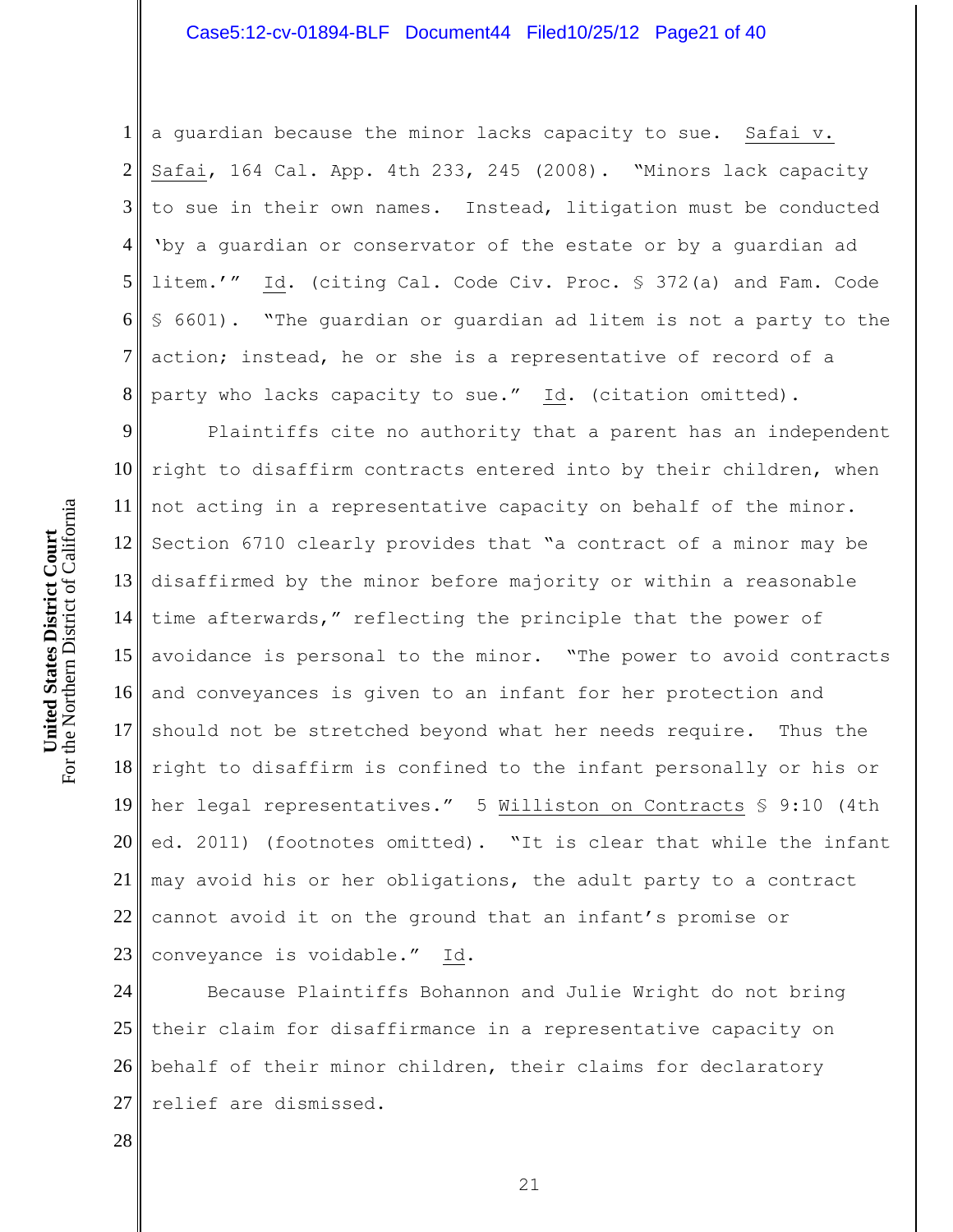For the Northern District of California For the Northern District of California United States District Court **United States District Court**

1

## 4. Declaratory Relief

2 3 4 5 6 7 8 9 10 11 12 13 14 15 16 17 18 19 20 21<sup>|</sup> 22 23 24 25 26 27 28 Facebook contends that Plaintiffs fail to state a claim for declaratory relief because they have already incurred the alleged injuries and do not seek to prevent future injuries. Mot. at 21- 22. Facebook cites authority recognizing that "[t]he central purpose of the Declaratory Judgment Act, 28 U.S.C. §§ 2201-2202, is to provide parties with a declaration of their rights prior to incurring actual injury." Olagues v. Russoniello, 770 F.2d 791, 803 (9th Cir. 1985) (holding that denial of declaratory relief with respect to government's law enforcement activities was not abuse of discretion). Actions brought under the Declaratory Judgment Act are not, however, limited to those seeking to prevent future harm. See Olagues, 770 F.2d at 803 ("Declaratory relief may be appropriate even when injunctive relief is not."). The Declaratory Judgment Act provides that in a case of actual controversy, "any court of the United States, upon the filing of an appropriate pleading, may declare the rights and other legal relations of any interested party seeking such declaration, whether or not further relief is or could be sought." 28 U.S.C. § 2201(a) (emphasis added). Courts recognize that a plaintiff may seek declaratory relief as to the rights under, and validity of, a contract, as Plaintiffs do here. See Gov't Employees Ins. Co. v. Dizol, 133 F.3d 1220, 1225 (9th Cir. 1998) (en banc) (in deciding whether to exercise discretionary jurisdiction under the Declaratory Judgment Act, "when other claims are joined with an action for declaratory relief (e.g., bad faith, breach of contract, breach of fiduciary duty, rescission, or claims for other monetary relief), the district court should not, as a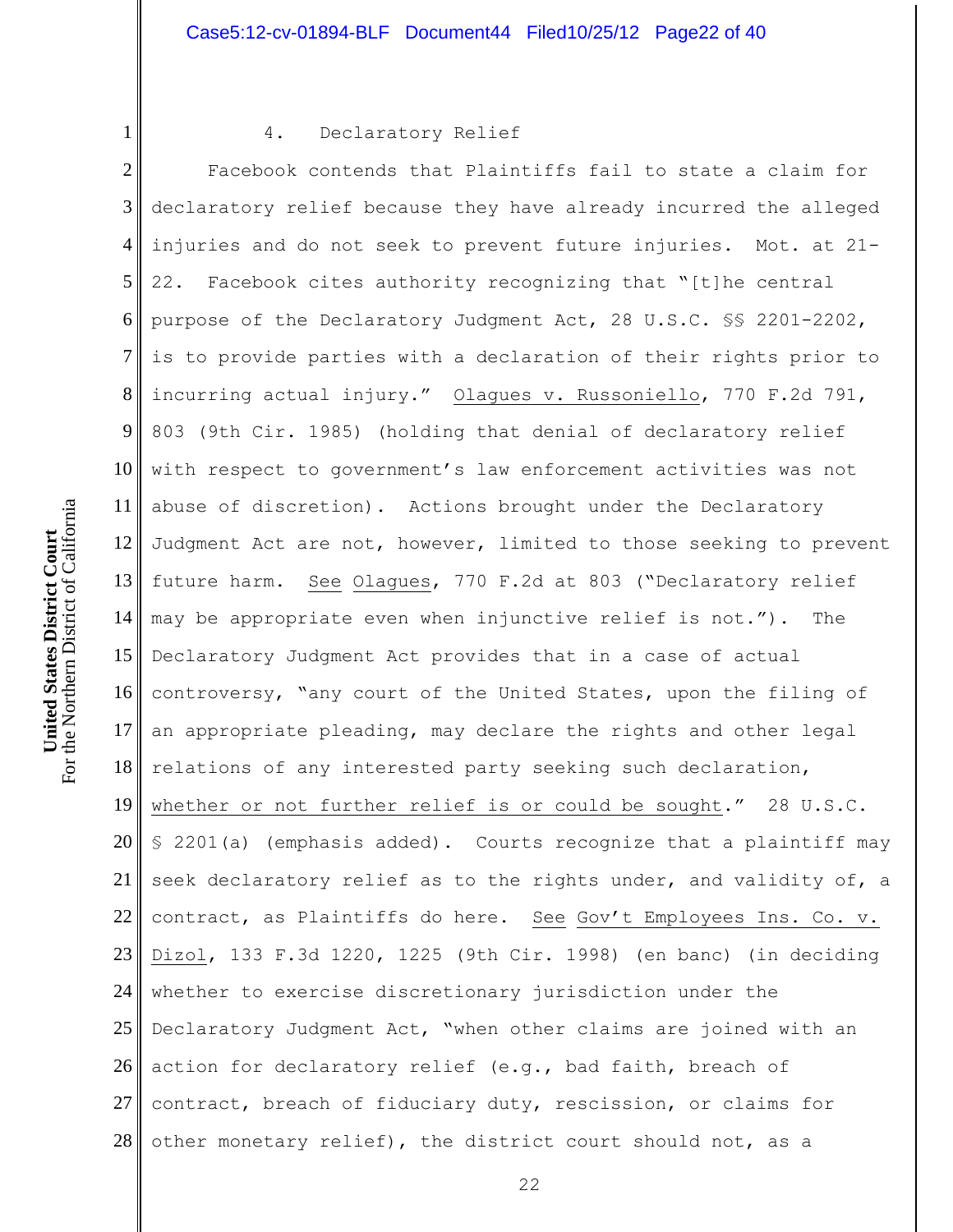## Case5:12-cv-01894-BLF Document44 Filed10/25/12 Page23 of 40

1 2 3 4 general rule, remand or decline to entertain the claim for declaratory relief"); In re Easysaver Rewards Litig., 737 F. Supp. 2d 1159, 1175 (denying motion to dismiss claim for declaratory relief) (citing Cal. Civ. P. Code § 1060; 28 U.S.C. § 2201).

5 6 7 8 9 10 11 12 13  $14<sup>||</sup>$ 15 16 17 18 19 20 21 22 23 In deciding whether declaratory relief is appropriate, the court first determines whether there is an actual case or controversy within its jurisdiction. In re Facebook PPC Advertising. Litig., 709 F. Supp. 2d 762, 772 (N.D. Cal. 2010) (citing Principal Life Ins. Co. v. Robinson, 394 F.3d 665, 669 (9th Cir. 2005)). Here, Plaintiffs present an actual controversy over the rights of minors to disaffirm their purchases of Facebook Credits. Plaintiffs seek not only declaratory relief as to the validity of past contracts between Facebook and the minor Plaintiffs, but also seek a determination "that Facebook must either substantially alter its Facebook Credit transactions in order to comply with the law or not engage in Facebook Credit transactions with minor accounts at all." 2AC ¶ 72. Facebook contends that any concern about future purchases of Facebook Credits by children "can be addressed through normal parental supervision and hardly require the broad declaratory judgment they seek." Reply at 12. Nonetheless, Plaintiffs have sufficiently stated a claim for declaratory relief to determine their rights under the California Family Code.

24 25 26 27 Facebook also argues that Plaintiffs may not seek declaratory relief when an adequate remedy exists under another cause of action. Mot. at 22. However, Federal Rule of Civil Procedure 57 explicitly provides, "The existence of another adequate remedy

28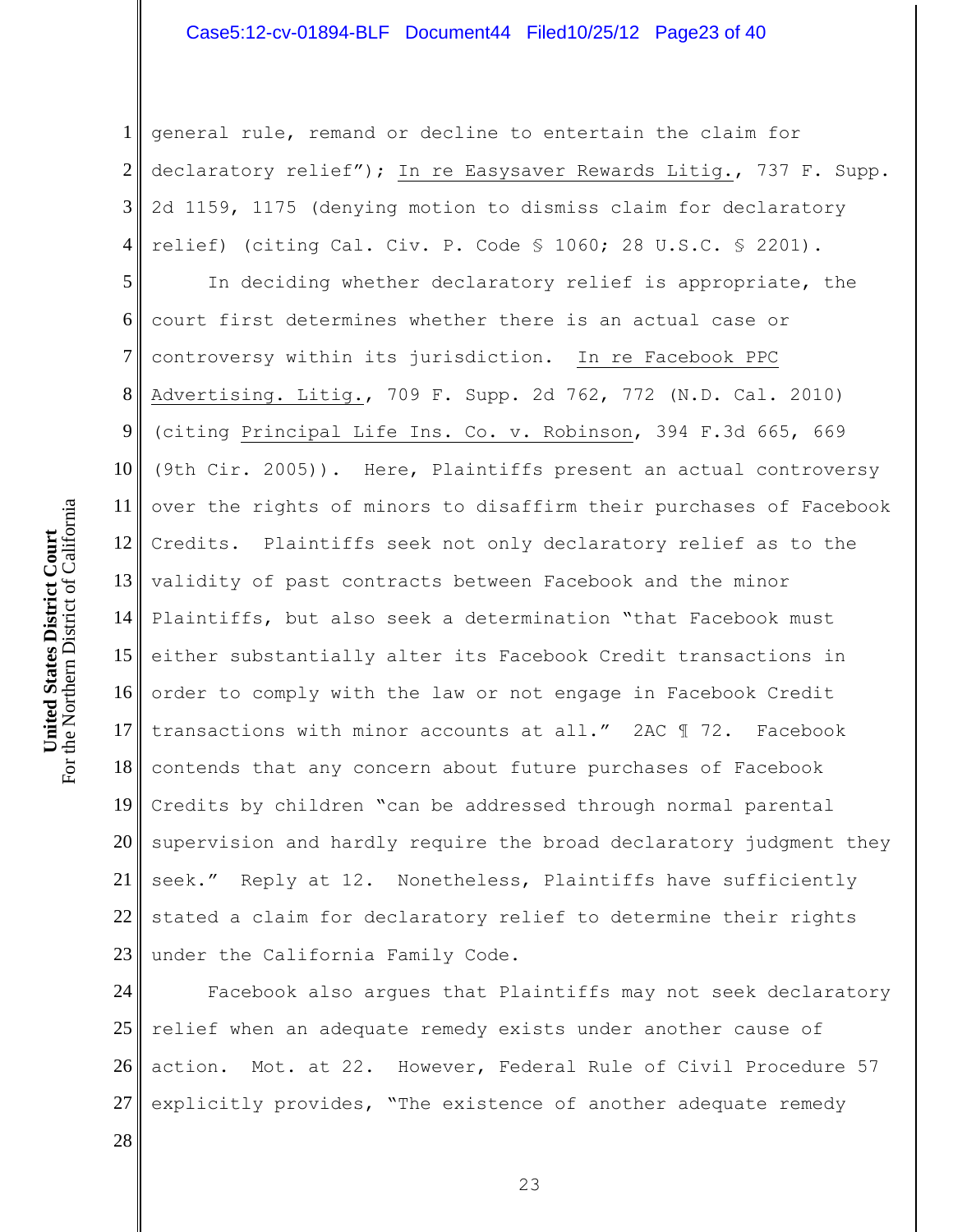#### Case5:12-cv-01894-BLF Document44 Filed10/25/12 Page24 of 40

1 2 does not preclude a declaratory judgment that is otherwise appropriate."

3 4 Facebook's motion to dismiss the claim for declaratory relief is therefore denied.

B. Electronic Fund Transfer Act

6 7 8 9 10 11 Plaintiffs allege that Facebook violated the Electronic Fund Transfer Act, 15 U.S.C. § 1693 et seq. (EFTA), because debiting the bank accounts of Plaintiff Julie Wright and the EFTA Class members, constituted "unauthorized electronic funds transfers." 2AC ¶ 111. Facebook argues that this statute is inapplicable to the Facebook Credits transactions at issue.

12  $13<sup>||</sup>$  $14<sup>||</sup>$ 15 16 17 18 19 The EFTA was enacted "to provide a basic framework establishing the rights, liabilities, and responsibilities of participants in electronic fund and remittance transfer systems." 15 U.S.C. § 1693(b). An "electronic fund transfer" is defined as "any transfer of funds . . . which is initiated through an electronic terminal, telephonic instrument, or computer or magnetic tape so as to order, instruct, or authorize a financial institution to debit or credit an account." 15 U.S.C. § 1693a(7).

20 21 22 23 24 25 26 27 28 Facebook contends that it is not a "financial institution" covered by the statute, citing Nordberg v. Trilegiant Corp., 445 F. Supp. 2d 1082, 1094-95 (N.D. Cal. 2006). There, the defendants allegedly enrolled the plaintiffs in membership programs and debited amounts from their credit or debit card accounts without prior approval. The Nordberg court noted that there was no indication that either defendant was a financial institution, but recognized that § 1693m provided "an enforcement mechanism" against non-financial institutions for violations of any

5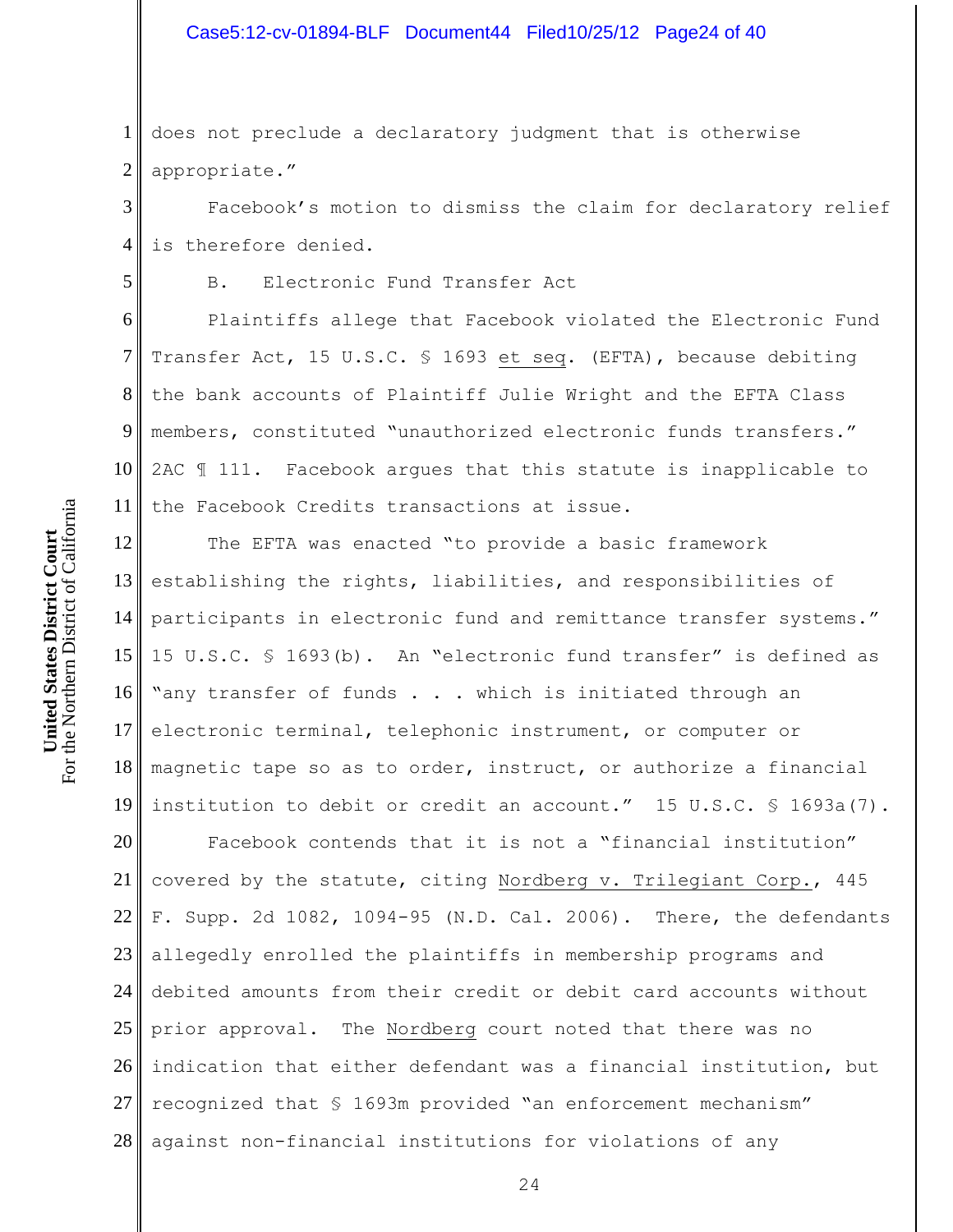1 2 3 4 5 6 7 8 9 10 provisions of the EFTA. 445 F. Supp. 2d at 1094. The court recognized that the allegations that the defendants failed to obtain authorization from the plaintiffs prior to periodic electronic withdrawals from their financial accounts fell within the ambit of § 1693e governing preauthorized transfers. Because the complaint failed to cite the section of the EFTA that was allegedly violated, the court granted the defendants' motion to dismiss the EFTA claims with leave to amend to identify the proper sections of the EFTA and to allege facts in support of the EFTA claims. Id.

11 12  $13<sup>||</sup>$ 14 15 16 17 18 19 20 21 22 23 24 Plaintiffs do not contend that Facebook is a financial institution but rather assert a claim under 15 U.S.C. § 1693m, which provides for civil liability against persons other than financial institutions. 2AC ¶ 112. See Friedman v. 24 Hour Fitness USA, Inc., 580 F. Supp. 2d 985, 996 (C.D. Cal. 2008) (denying motion to dismiss EFTA claim and rejecting fitness center chain's argument that it was a financial institution and that the plaintiffs failed to provide the notice required for actions against financial institutions under § 1693g). See also In re Easysaver Rewards Litig., 737 F. Supp. 2d 1159, 1182-83 (S.D. Cal. 2010) (recognizing that "electronic transfer of funds by consumers to purchase goods [ ] falls within the plain language of the statute" and permitting plaintiffs to plead alternative theories for violation of § 1693e).

25 26 27 28 Plaintiffs do not sufficiently allege which provision of the EFTA has been violated. As Nordberg recognized, § 1693m "is not a basis of liability under the statute" but provides "simply an enforcement mechanism for other provisions." 445 F. Supp. 2d at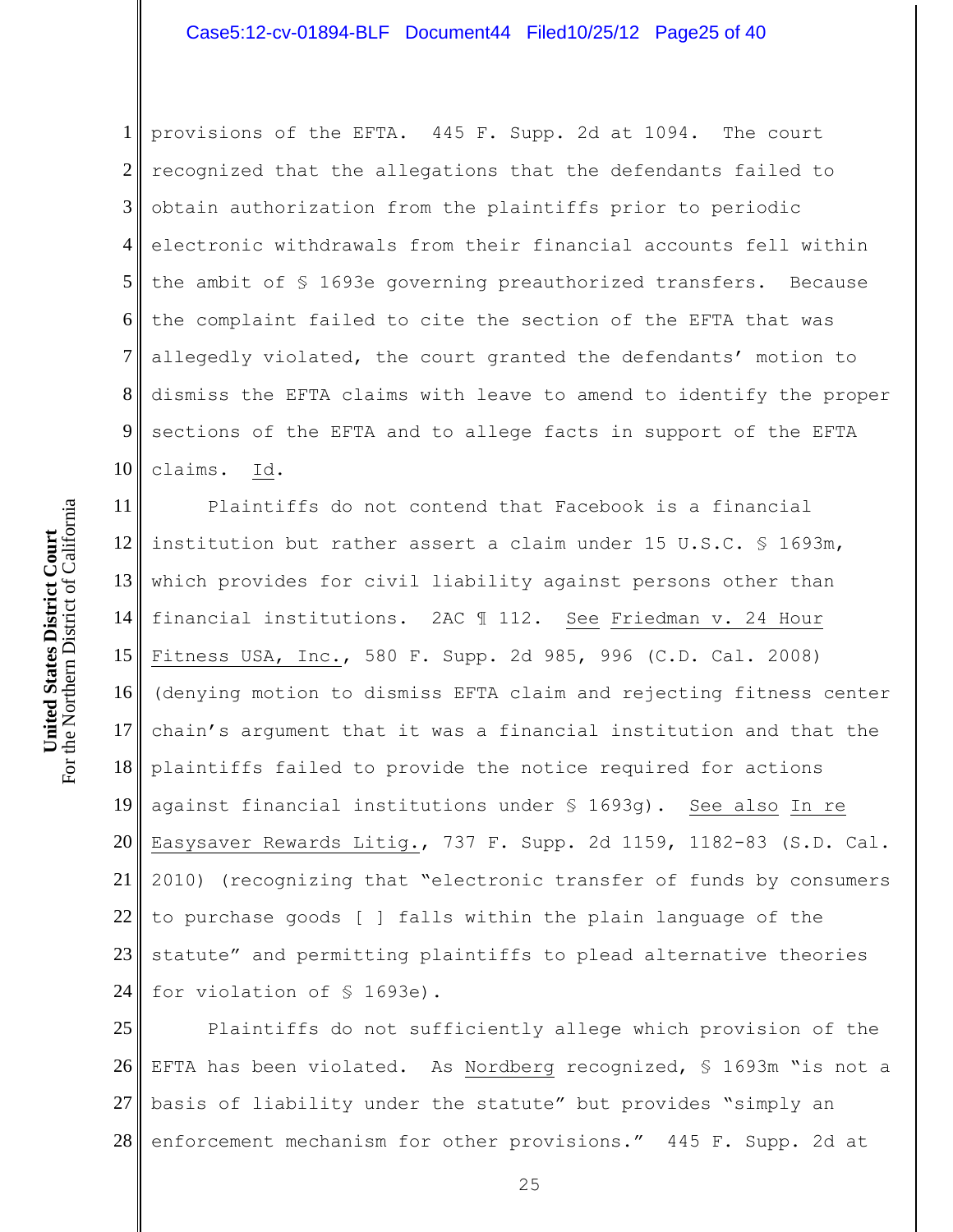1 2 3 4 5 6 7 8 9 10 11 1094. "Pursuant to section 1693m 'any person who fails to comply with any provision of this title with respect to any consumer . . . is liable to such consumer . . . .'" Id. (quoting \$ 1693m) (emphasis added in original). Plaintiffs cite the statutory definition of "unauthorized electronic funds transfer" but do not identify a particular provision of the EFTA that has allegedly been violated. 2AC ¶ 111; Opp. at 12-13 (citing 15 U.S.C. § 1693a(12)). Because the 2AC fails to allege a violation of any specific provision of the EFTA, and amendment does not appear to be futile, the motion to dismiss the EFTA claim is granted with leave to amend.

12 13 14 15 16 17 18 19 20 C. Consumer Legal Remedies Act Claim The CLRA prohibits "unfair methods of competition and unfair or deceptive acts or practices undertaken by any person in a transaction intended to result or which results in the sale or lease of goods or services to any consumer." Cal. Civ. Code § 1770(a). Claims under the CLRA are governed by the "reasonable consumer" test. Williams v. Gerber Prods. Co., 552 F.3d 934, 938 (9th Cir. 2008) (citing Freeman v. Time, Inc., 68 F.3d 285, 289 (9th Cir. 1995)).

21 22 23 24 25 26 27 28 Plaintiffs allege that Facebook Credits are "certificates or coupons exchangeable for goods" and thereby constitute goods under the CLRA, which defines "goods" as "tangible chattels bought or leased for use primarily for personal, family, or household purposes, including certificates or coupons exchangeable for these goods." Cal. Civ. Code § 1761(a). Plaintiffs further allege that they used Facebook Credits as services, which are defined as "work, labor, and services for other than a commercial or business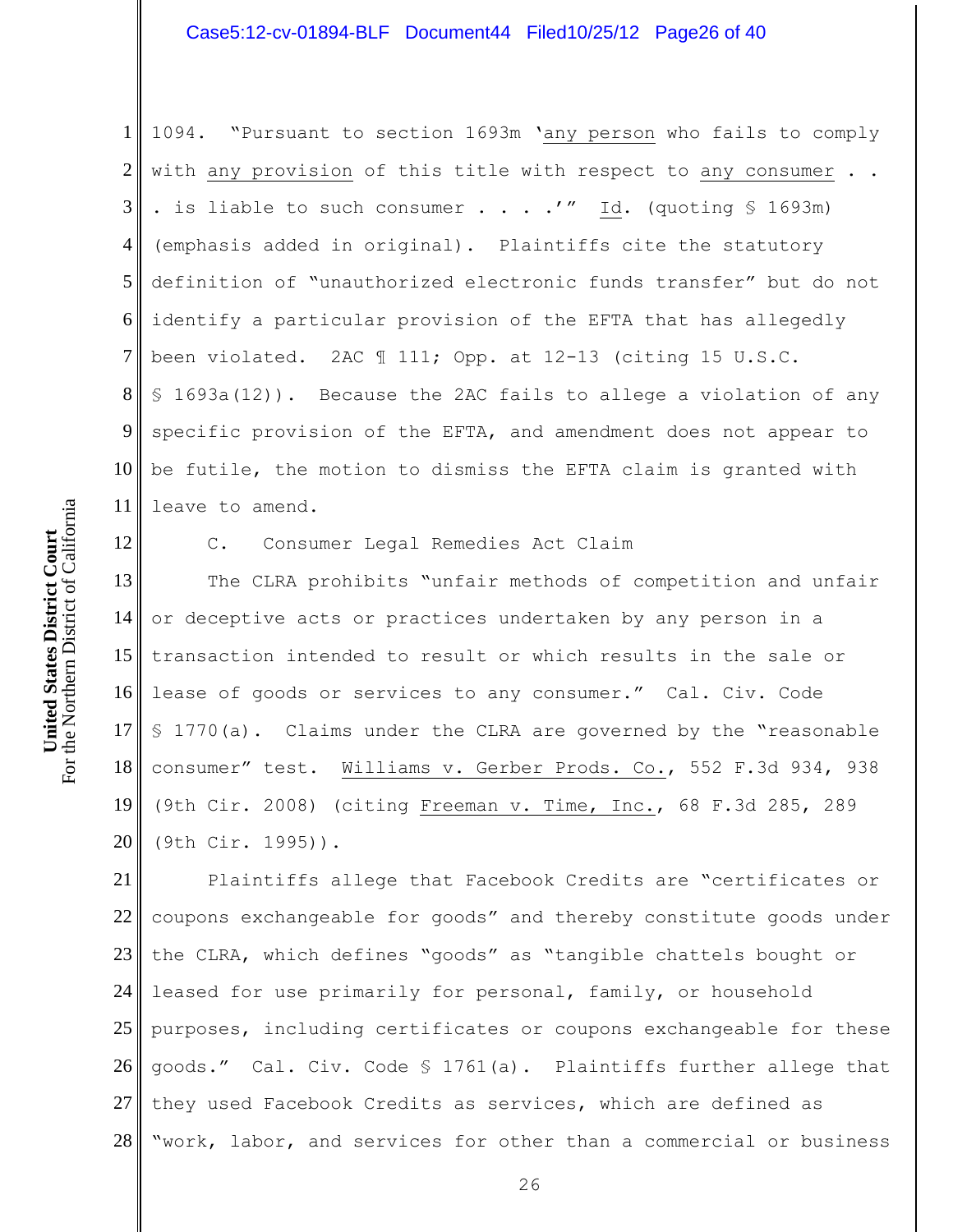1 2 3 4 5 6 7 8 use, including services furnished in connection with the sale or repair of goods." Cal. Civ. Code § 1761(b). Plaintiffs allege that Facebook violated the CLRA by "actively marketing and promoting its in-App purchases and virtual goods with the statement that purportedly 'all sales are final'" when the transactions with minors were actually void or voidable, and by operating Facebook Credit transactions in violation of the MTA and EFTA. 2AC ¶ 78.

9 10 11 12  $13<sup>||</sup>$ 14 15 16 17 18 19 20 21 22 23 24 25 26 27 28 Facebook contends that Plaintiffs' CLRA claim fails because Facebook Credits are not "goods and services" covered by the statute. Mot. at 19-20. Facebook relies on Berry v. American Express Publishing, Inc., 147 Cal. App. 4th 224 (2007), in support of its argument that California courts have consistently held that intangible interests do not qualify as "goods" under the CLRA. In Berry, the court analyzed whether the defendant's issuance of credit to the plaintiff constituted a "good" or "service," as defined by the CLRA. 147 Cal. App. 4th at 229. The court held that the American Express credit card was not a "good" because "the card has no intrinsic value and exists only as indicia of the credit extended to the card holder." Berry, 147 Cal. App. 4th at 229. The Berry court also held that the credit card was not a "service," relying heavily on legislative history to find that extending a line of credit "separate and apart from the sale or lease of any specific good or service falls outside the scope of section 1770." Id. at 232. Facebook argues that Facebook Credits, like the extension of credit in Berry, are not "tangible chattel" and exist "only as indicia" of digital currency that is available to the user. Mot. at 20.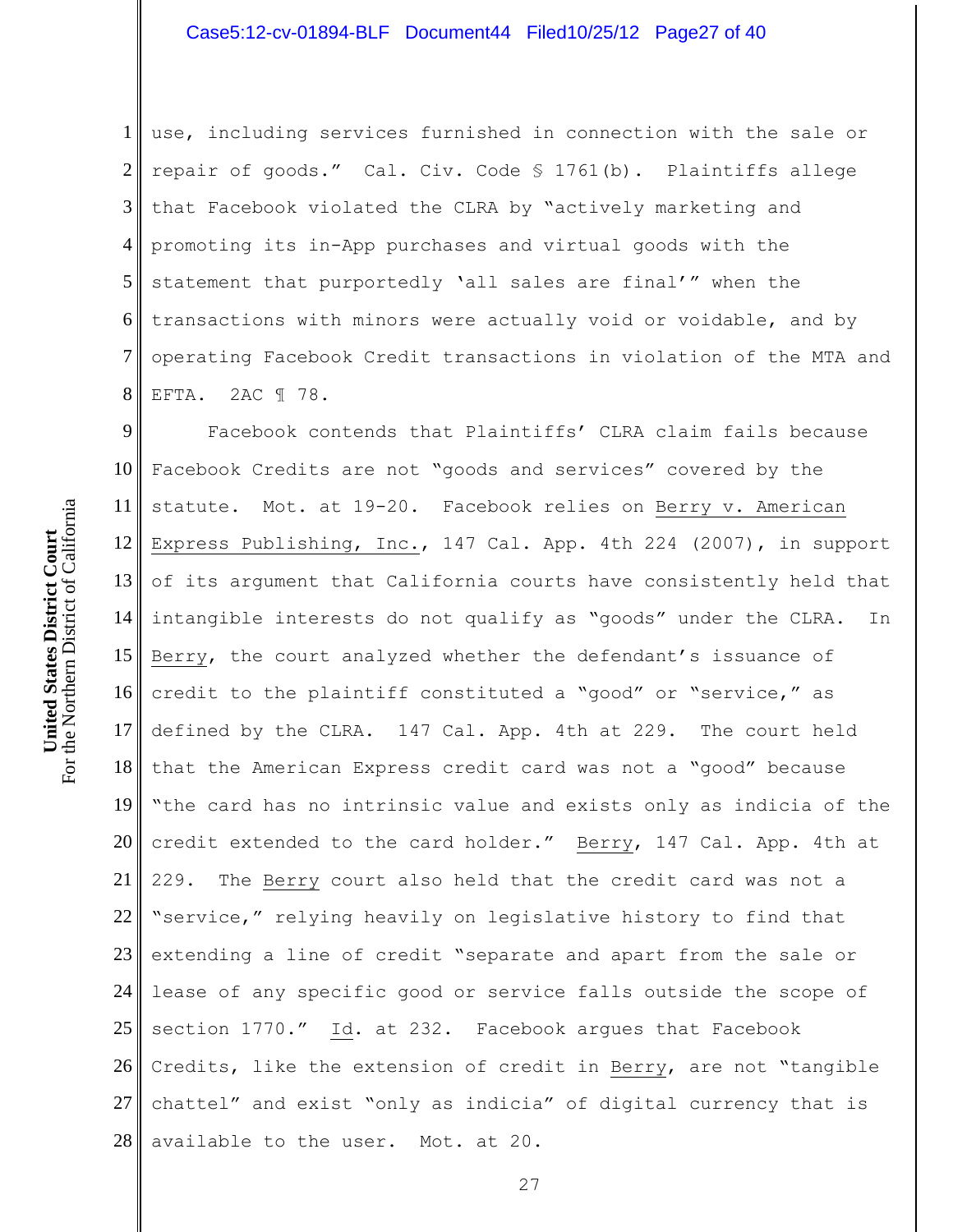1 2 3 4 5 6 7 8 9 10 11 12 As in Berry, Plaintiffs here argue for liberal construction of the CLRA to promote its underlying purposes of protecting consumers against unfair and deceptive business practices. Opp. at 18. See Berry, 147 Cal. App. 4th at 232 ("'This title shall be liberally construed and applied to promote its underlying purposes, which are to protect consumers against unfair and deceptive business practices and to provide efficient and economical procedures to secure such protection.'") (quoting Cal. Civ. Code § 1760). The Berry court cautioned, however, that courts may not "rewrite a statute under the guise of a liberal interpretation. Although CLRA has been interpreted broadly, courts have not expanded it beyond its express terms." Id.

13 14 15 16 17 18 19 20<sup> $\parallel$ </sup> 21<sup>|</sup> 22 23 24 25 26 27 28 Plaintiffs cite authorities applying the CLRA to electronic goods and services in support of their argument that Facebook Credits are goods and services, but those decisions do not address the type of digital currency at issue here. See Doe 1 v. AOL LLC, 719 F. Supp. 2d 1102, 1112 (N.D. Cal. 2010) (holding that CLRA claim against internet service provider sufficiently alleged injury resulting from AOL's public disclosure of confidential member information); Morgan v. AT & T Wireless Services, Inc., 177 Cal. App. 4th 1235, 1260 (2009) (reversing dismissal, based on CLRA notice requirement, of claim alleging that wireless telephone service provider violated CLRA by representing that goods or services have characteristics, uses, or benefits which they do not have); America Online, Inc. v. Sup. Ct., 90 Cal. App. 4th 1 (2001) (affirming denial of AOL's motion to stay or dismiss action for inconvenient forum in putative consumer class action alleging that charging monthly service fees after plaintiffs terminated AOL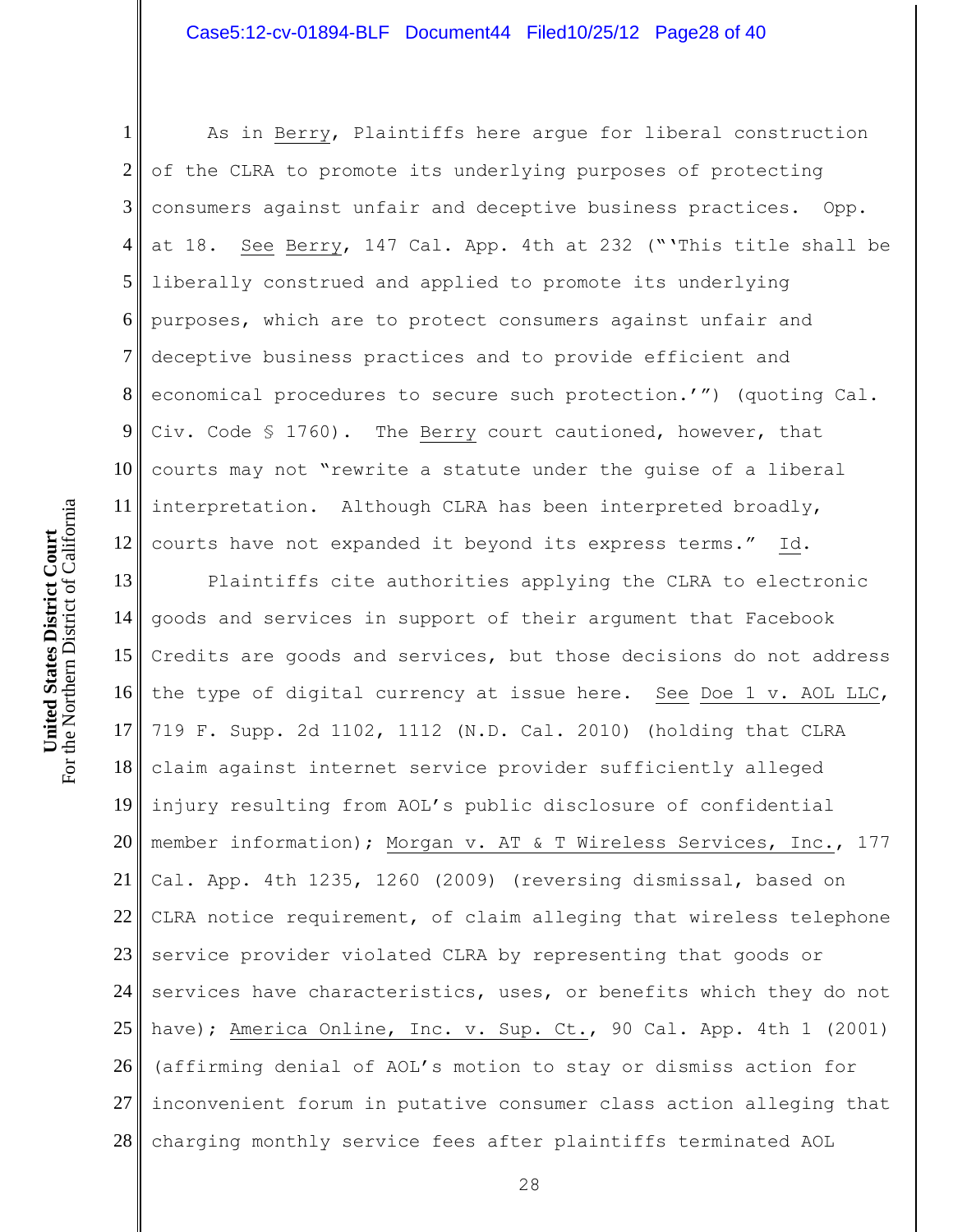1 2 3 4 5 6 subscriptions violated CLRA). Facebook makes the more persuasive argument that Facebook Credits, "separate and apart from a specific purchase or lease of a good or service," are not covered by the CLRA. Berry, 147 Cal. App. 4th at 229. See Ferrington v. McAfee, Inc., 2010 WL 3910169, \*18-19 (N.D. Cal.) (holding that computer software is not a good or service covered by the CLRA).

7 8 Because amendment of the pleadings would not cure this defect, the CLRA claim is dismissed without leave to amend.

D. Unfair Competition Law Claims

10 11 12  $13<sup>||</sup>$ 14 15 16 17 18 19 20 21 22 23 California's Unfair Competition Law (UCL) prohibits any "unlawful, unfair or fraudulent business act or practice." Cal. Bus. & Prof. Code § 17200. The UCL incorporates other laws and treats violations of those laws as unlawful business practices independently actionable under state law. Chabner v. United of Omaha Life Ins. Co., 225 F.3d 1042, 1048 (9th Cir. 2000). Violation of almost any federal, state or local law may serve as the basis for a UCL claim. Saunders v. Superior Court, 27 Cal. App. 4th 832, 838-39 (1994). In addition, a business practice may be "unfair or fraudulent in violation of the UCL even if the practice does not violate any law." Olszewski v. Scripps Health, 30 Cal. 4th 798, 827 (2003). Claims under the UCL must be brought "within four years after the cause of action accrued." Cal. Bus. & Prof. Code § 17208.

24 25 Plaintiffs allege that Facebook violated the UCL under all three prongs identified in the statute.

26

1. Unlawful Business Practices

27 28 In support of their UCL claim for unlawful business practices, Plaintiffs allege that Facebook violated the Money

For the Northern District of California For the Northern District of California United States District Court **United States District Court**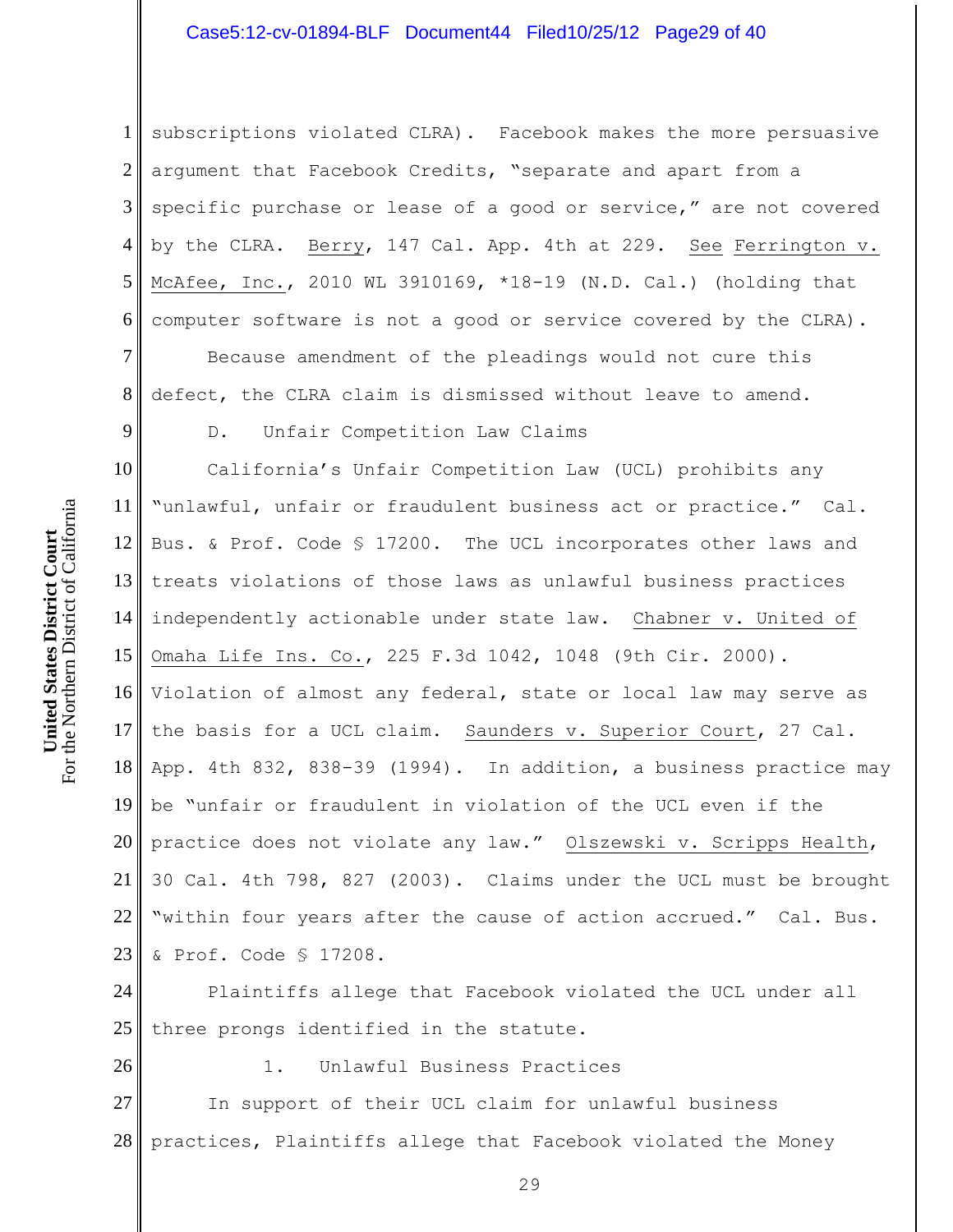|                                                            | Case5:12-cv-01894-BLF Document44 Filed10/25/12 Page30 of 40                                                                                                                                                                                                                                                                                                     |
|------------------------------------------------------------|-----------------------------------------------------------------------------------------------------------------------------------------------------------------------------------------------------------------------------------------------------------------------------------------------------------------------------------------------------------------|
| $\mathbf{1}$<br>$\overline{2}$<br>3<br>$\overline{4}$<br>5 | Transmission Act, Cal. Fin. Code \$ 2000 et seq. (MTA), the EFTA<br>and the CLRA.<br>a. Money Transmission Act<br>The California MTA, effective January 1, 2012, states as<br>follows:                                                                                                                                                                          |
| 6<br>$\tau$                                                | The Legislature finds and declares all of the<br>following:                                                                                                                                                                                                                                                                                                     |
| 8<br>9                                                     | (a) Money transmission businesses conduct a<br>significant amount of business in this state and<br>technological advances are occurring in the provision<br>of money transmission services.                                                                                                                                                                     |
| 10<br>11<br>12                                             | (b) Persons who use money transmission<br>businesses in this state use those businesses for,<br>among other purposes, paying for the necessities of<br>life and transmitting money to family members.                                                                                                                                                           |
| 13<br>14<br>15<br>16                                       | (c) The failure of money transmission businesses<br>to fulfill their obligations would cause loss to<br>consumers, disrupt the payments mechanism in this<br>state, undermine public confidence in financial<br>institutions doing business in this state, and<br>adversely affect the health, safety, and general<br>welfare of persons in this state.         |
| 17<br>18<br>19                                             | (d) To protect the interests of consumers of<br>money transmission businesses in this state, to<br>maintain public confidence in financial institutions<br>doing business in this state, and to preserve the<br>health, safety, and general welfare of the people of<br>this state, it is necessary to regulate money<br>transmission businesses in this state. |
| 20<br>21<br>22                                             | Cal. Fin. Code § 2001. Facebook contends that its Facebook<br>Credits are not covered by the statute which defines "money                                                                                                                                                                                                                                       |
| 23<br>24                                                   | transmission" as (1) selling or issuing payment instruments;<br>(2) selling or issuing stored value; and/or (3) receiving money                                                                                                                                                                                                                                 |
| 25<br>26                                                   | for transmission. Cal. Fin. Code § 2003(o). "Payment instrument"<br>is defined as follows:                                                                                                                                                                                                                                                                      |
| 27<br>28                                                   | a check, draft, money order, traveler's check, or<br>other instrument for the transmission or payment of<br>money or monetary value, whether or not negotiable.<br>The term does not include a credit card voucher,                                                                                                                                             |
|                                                            | 30                                                                                                                                                                                                                                                                                                                                                              |

**United States District Court**<br>For the Northern District of California For the Northern District of California **United States District Court**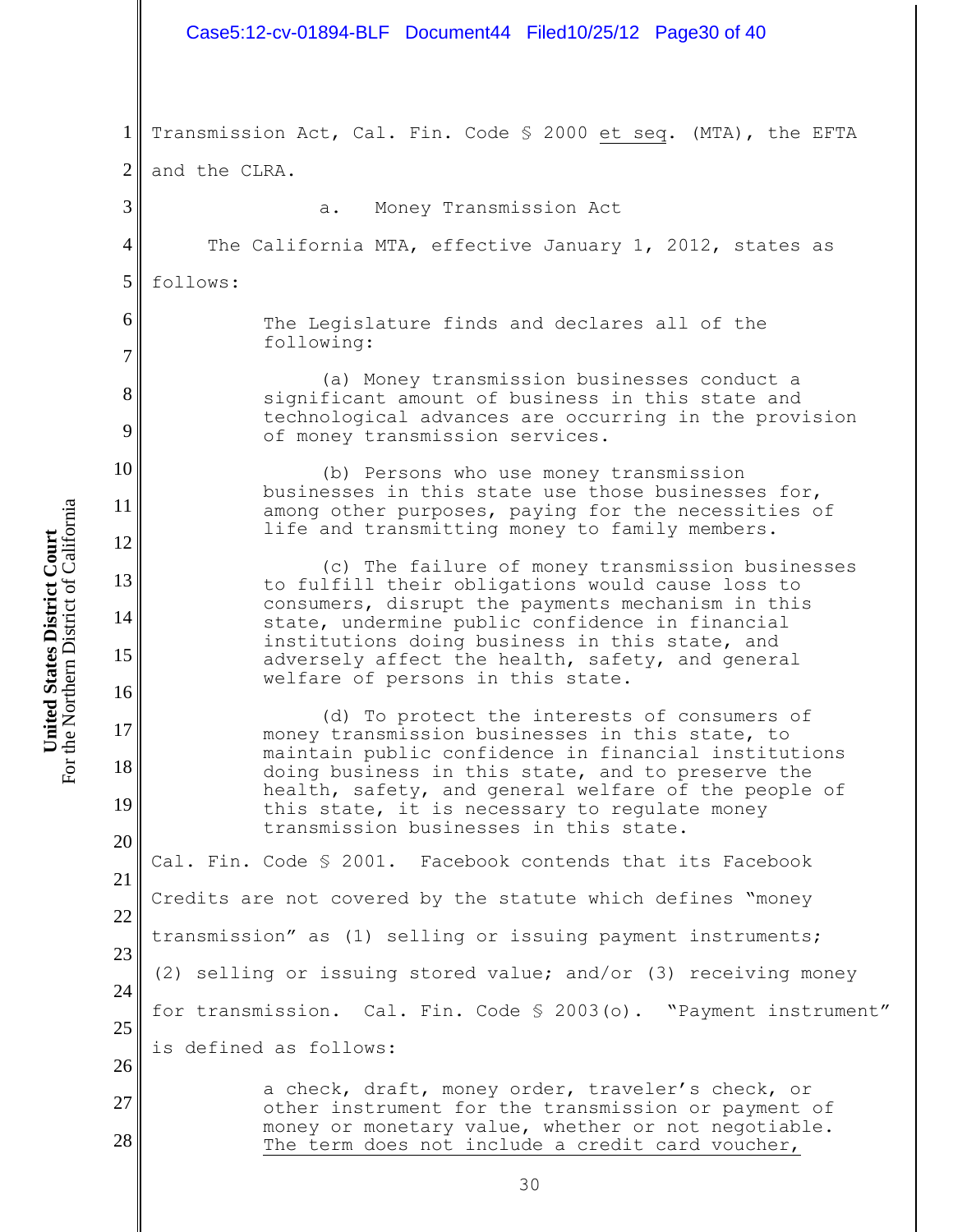# Case5:12-cv-01894-BLF Document44 Filed10/25/12 Page31 of 40

2 3 4

5

6

7

8

9

10

28

1

letter of credit, or any instrument that is redeemable by the issuer for goods or services provided by the issuer or its affiliate.

Cal. Fin. Code § 2003(q) (emphasis added). "Stored value," in turn, is defined as

> monetary value representing a claim against the issuer that is stored on an electronic or digital medium and evidenced by an electronic or digital record, and that is intended and accepted for use as a means of redemption for money or monetary value or payment for goods or services. The term does not include a credit card voucher, letter of credit, or any stored value that is only redeemable by the issuer for goods or services provided by the issuer or its affiliate, except to the extent required by applicable law to be redeemable in cash for its cash value.

11 Cal. Fin. Code § 2003(v) (emphasis added).

12 13 provided by Facebook "for users to make purchases within Facebook"  $14<sup>||</sup>$ 15 16 17 18 19 20 21<sup>|</sup> 22 23 24 25 26 27 The 2AC alleges that Facebook Credits are a payment system and to "acquire points, coins, or virtual currency within Facebook Applications." 2AC ¶ 2. Facebook contends that this description of Facebook Credits fit squarely within the statutory exclusions for a "closed loop" payment instrument or stored value that is "only redeemable by the issuer for goods or services provided by the issuer or its affiliate." Mot. at 15 (citing Cal. Fin. Code § 2003(q), (v)). Facebook also cites legislative history to demonstrate that the MTA was intended to regulate "open loop, stored value cards by non-bank entities" that are "redeemable for goods and services at multiple vendors; e.g., a Visa check card," as opposed to "closed loop" cards that are only "redeemable by the issuer for goods or services provided by the issuer or its affiliate; e.g., a Starbucks card." Mot. at 14 (citing Bill Analysis: AB 2789 by S. Comm. on Banking, Fin. and Ins., 2009-2010

For the Northern District of California For the Northern District of California United States District Court **United States District Court**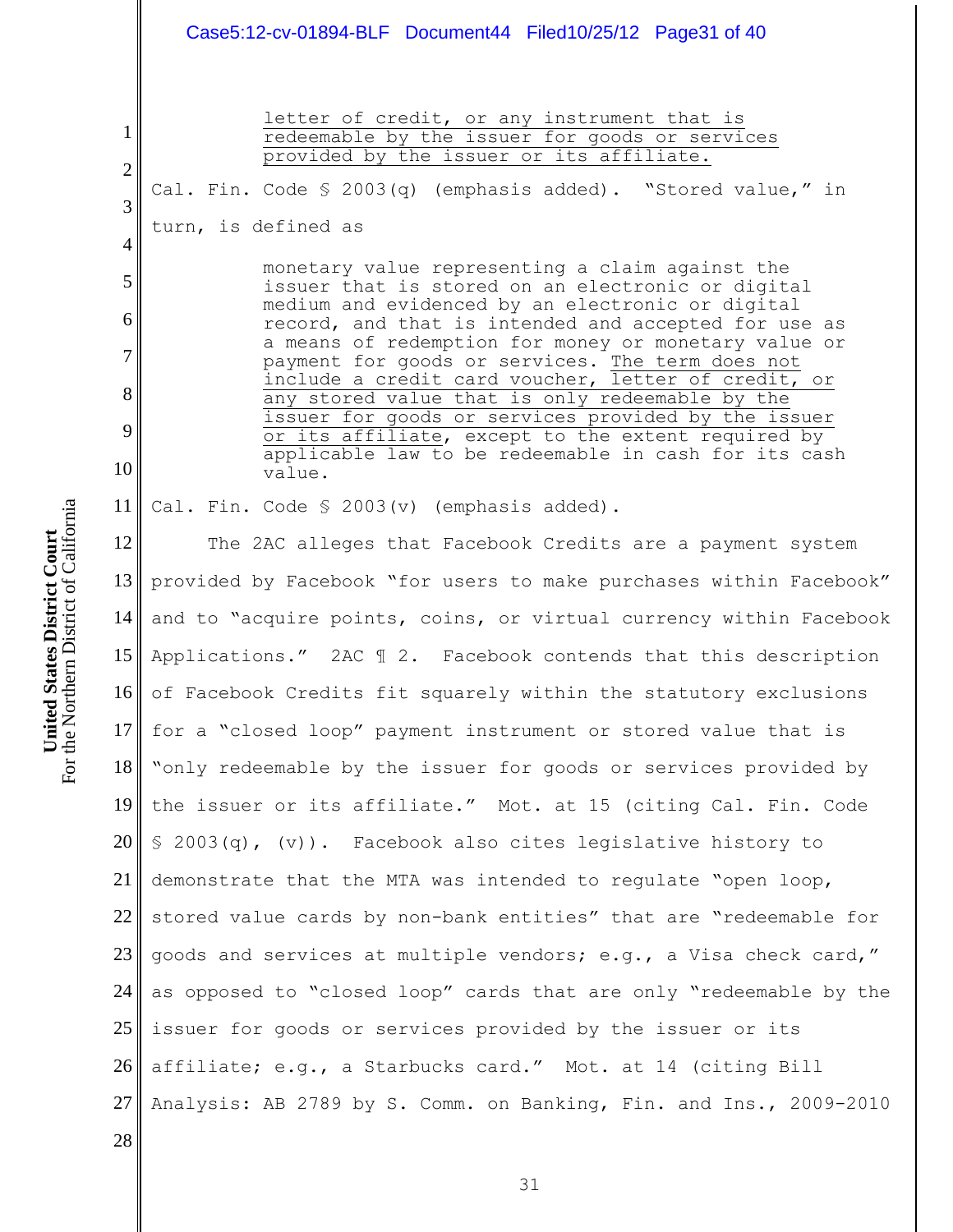# Case5:12-cv-01894-BLF Document44 Filed10/25/12 Page32 of 40

1 Sess. (June 30, 2010 hearing), available at

2 http://leginfo.legislature.ca.gov/faces/billSearchClient.xhtml).

Plaintiffs respond that Facebook Credits constitute an "open loop" payment system because they provide a method of transmitting funds from Facebook users to application developers. Plaintiffs cite Facebook's Help Center description of Facebook Credits:

> Facebook Credits are a virtual currency you can use to buy virtual goods in any games or apps of the Facebook platform that accept payments. You can purchase Facebook Credits directly from within an app using your credit card, PayPal, mobile phone and many other local payment methods.

11 12 13 14 15 16 17 18 19 20 21 22 23 Pls.' RJN, Ex. 2. Plaintiffs argue that Facebook also has a payment system to pay developers of applications, and thereby creates a system of transmitting funds from consumers to application developers. Opp. at 11 and Pls.' RJN, Ex. 3. However, Plaintiffs allege that Facebook Credits are used to "make purchases within Facebook," 2AC ¶ 2, and fail to claim that Facebook Credits are redeemable for goods and services outside the Facebook site. Based on the allegations of the operative complaint, Facebook has sufficiently shown that Facebook Credits are "redeemable by the issuer for goods and services provided by the issuer or its affiliate," and are excluded from the definition of "payment instruments" or "stored value" regulated by the MTA. Cal. Fin. Code  $\{5\ 2003(q), (v)\}$ . Plaintiffs therefore fail to state a claim for relief based on the MTA.

25 26 27 28 Because Plaintiffs have not demonstrated that Facebook Credits are covered by the MTA and amendment appears futile, the motion to dismiss the UCL claims based on allegations of MTA violations is granted without leave to amend.

3

4

5

6

7

8

9

10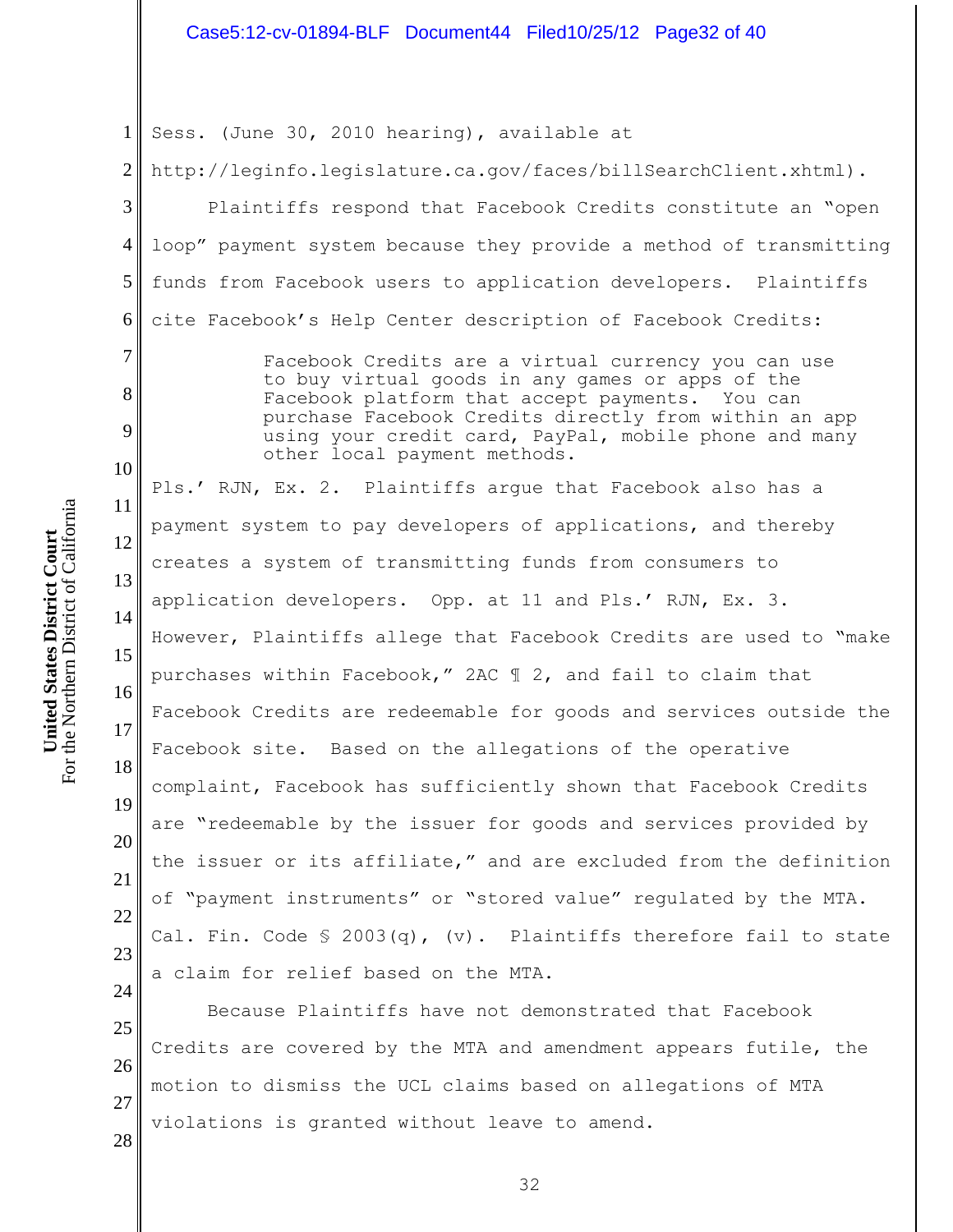b. Other Grounds for Claims Under the Unlawful Prong of the UCL

2 3 4 5 6 7 8 9 10 11 Plaintiffs also allege that Facebook's business practices violate the CLRA and the EFTA. As discussed above, the CLRA is not applicable to the Facebook Credits at issue here and the CLRA claim, as well as the UCL claim based on it, are dismissed without leave to amend. Plaintiffs also fail to state a claim under the EFTA, but that claim is being dismissed with leave to amend. Accordingly, the UCL claim for unlawful business practices is dismissed without leave to amend as to the alleged violations of the CLRA and with leave to amend as to the alleged violations of the EFTA.

For the Northern District of California

12

1

**United States District Court**

For the Northern District of California United States District Court

## 2. Unfair Business Practices

13 14 15 16 17 18 19 20 21 22 23 The California Supreme Court has not established a definitive test to determine whether a business practice is unfair under the UCL. See Cel-Tech Communications, Inc. v. Los Angeles Cellular Telephone Co., 20 Cal. 4th 163, 187 n.12 (1999) (stating that the test for unfairness in cases involving business competitors is "limited to that context" and does not "relate[] to actions by consumers."). California courts of appeal have applied three different tests to evaluate claims by consumers under the UCL's unfair practices prong. See, e.g., Lozano v. AT&T Wireless Servs., Inc., 504 F.3d 718, 735–736 (9th Cir. 2007); Drum v. San Fernando Valley Bar Ass'n, 182 Cal. App. 4th 247, 256 (2010).

24 25 26 27 28 Under one test, a consumer must allege a "violation or incipient violation of any statutory or regulatory provision, or any significant harm to competition." Drum, 182 Cal. App. 4th at 256. The "public policy which is a predicate to a consumer unfair competition action under the 'unfair prong' of the UCL must be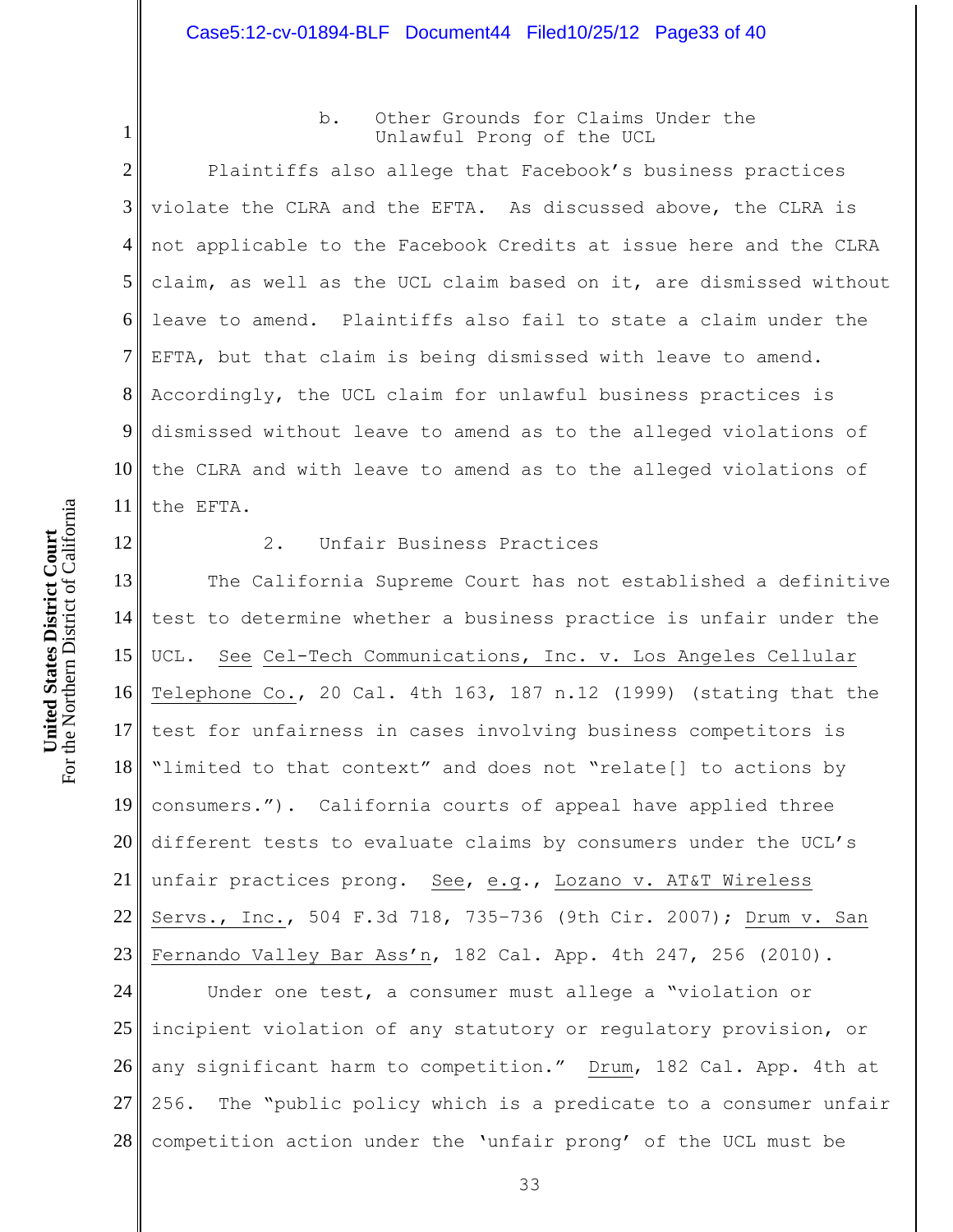1 2 3 4 5 6  $7<sub>l</sub>$ 8 tethered to specific constitutional, statutory, or regulatory provisions." Id. Under the second test, the "unfair prong" requires a consumer to plead that (1) a defendant's conduct "is immoral, unethical, oppressive, unscrupulous or substantially injurious to consumers" and (2) "the utility of the defendant's conduct" is outweighed by "the gravity of the harm to the alleged victim." Id. at 257 (citation and internal quotation marks omitted).

9 10 11 12 13 14 15 16 17 18 19 20 21 22 23 24 25 26 27 28 The third test, which is based on the Federal Trade Commission's definition of unfair business practices, requires that "(1) the consumer injury must be substantial; (2) the injury must not be outweighed by any countervailing benefits to consumers or competition; and (3) it must be an injury that consumers themselves could not reasonably have avoided." Id. (citation and internal quotation marks omitted). In Lozano, the Ninth Circuit endorsed the tethering test or balancing test and declined "to apply the FTC standard in the absence of a clear holding from the California Supreme Court." 504 F.3d at 736. See Ferrington v. McAfee, Inc., 2010 WL 3910169, \*12 (N.D. Cal. Oct. 5, 2010) ("[p]ending resolution of this issue by the California Supreme Court, the Ninth Circuit has approved the use of either the balancing or the tethering tests in consumer actions, but has rejected the FTC test" (citing Lozano, 504 F.3d at 736, and applying the tethering test first, then the balancing test to find that a claim was sufficiently plead under the unfair prong of the UCL). Here, Plaintiffs allege that the unfair practices "specifically violate public policy of protecting consumers in online transactions and protecting minors from abusive and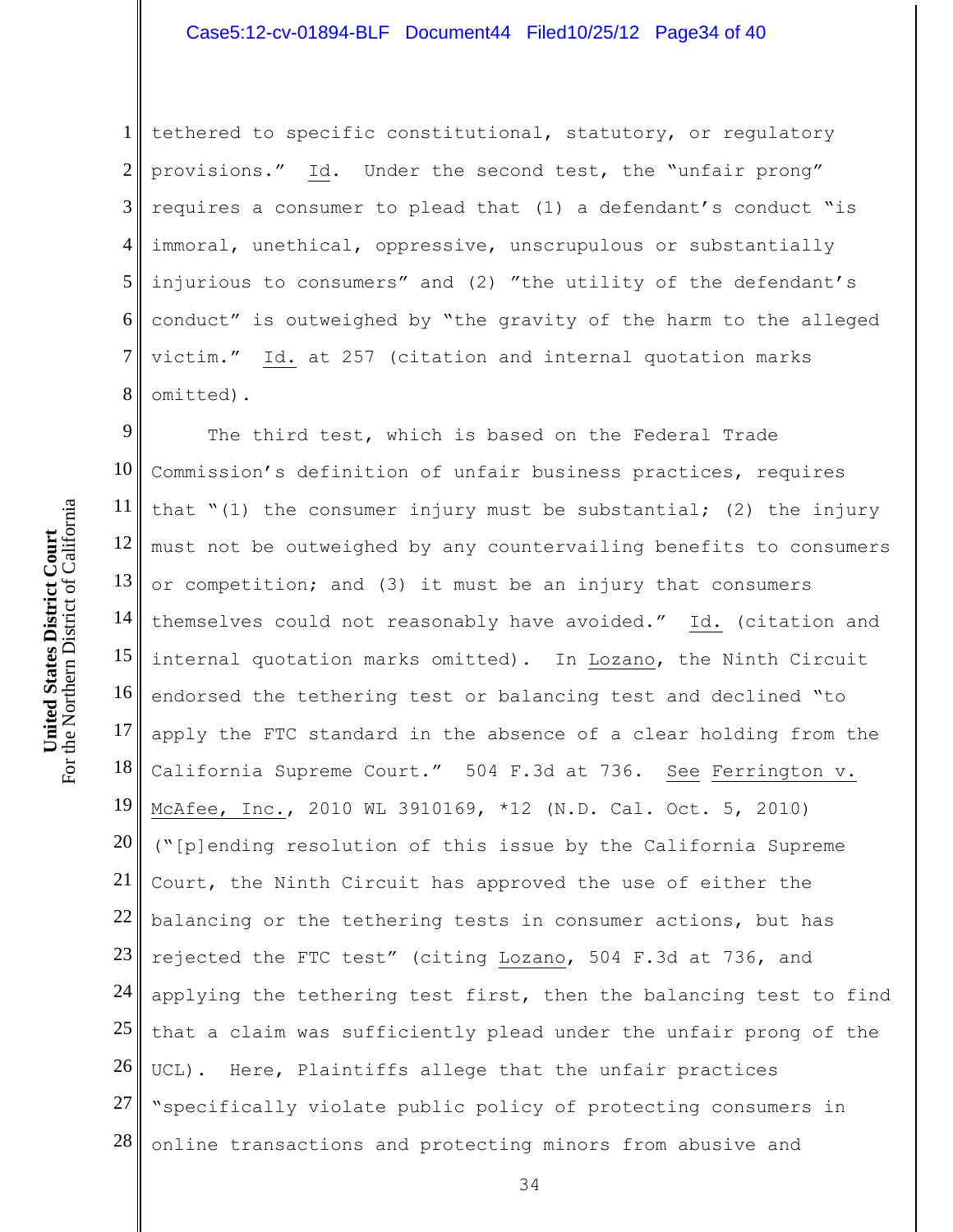1 2 3 4 5 6 7 predatory practices . . . as set forth specifically in statutory provisions, namely, California's MTA, the EFTA, and California Family Code secs. 6701 and 6710." 2AC ¶ 96. Because the unfair practices claims are based on alleged violations of specific statutory provisions, the Court applies the tethering test to determine the sufficiency of Plaintiffs' unfair practices allegations.

8 9 10 11 12 13  $14<sup>||</sup>$ 15 16 17 18 19 20 21 Plaintiffs allege that Facebook engaged in unfair business acts and practices by "actively advertising, marketing and promoting Facebook Credits with the statement that 'all sales are final' when Facebook knew that minors were making such purchases and that minors had the right to void such contracts if they so chose." 2AC ¶ 92. Facebook contends that these UCL claims are based on a meritless theory of disaffirmance. As discussed above, however, the minor Plaintiffs sufficiently plead claims of disaffirmance and Plaintiffs have sufficiently stated a claim for unfair business practices under the UCL based on the wellestablished doctrine of infancy underlying the minors' right to disaffirm contract. The Court denies the motion to dismiss the claim under the unfair prong of the UCL because it is tethered to the relevant provisions of the California Family Code.

22 23 24 25 26 27 The claims under the unfair prong of the UCL based on violations of the EFTA are dismissed with leave to amend the predicate allegations supporting the EFTA claims. However, Plaintiffs cannot allege a claim under the unfair prong of the UCL based on violations of the MTA, and the motion to dismiss such claims is granted without leave to amend.

28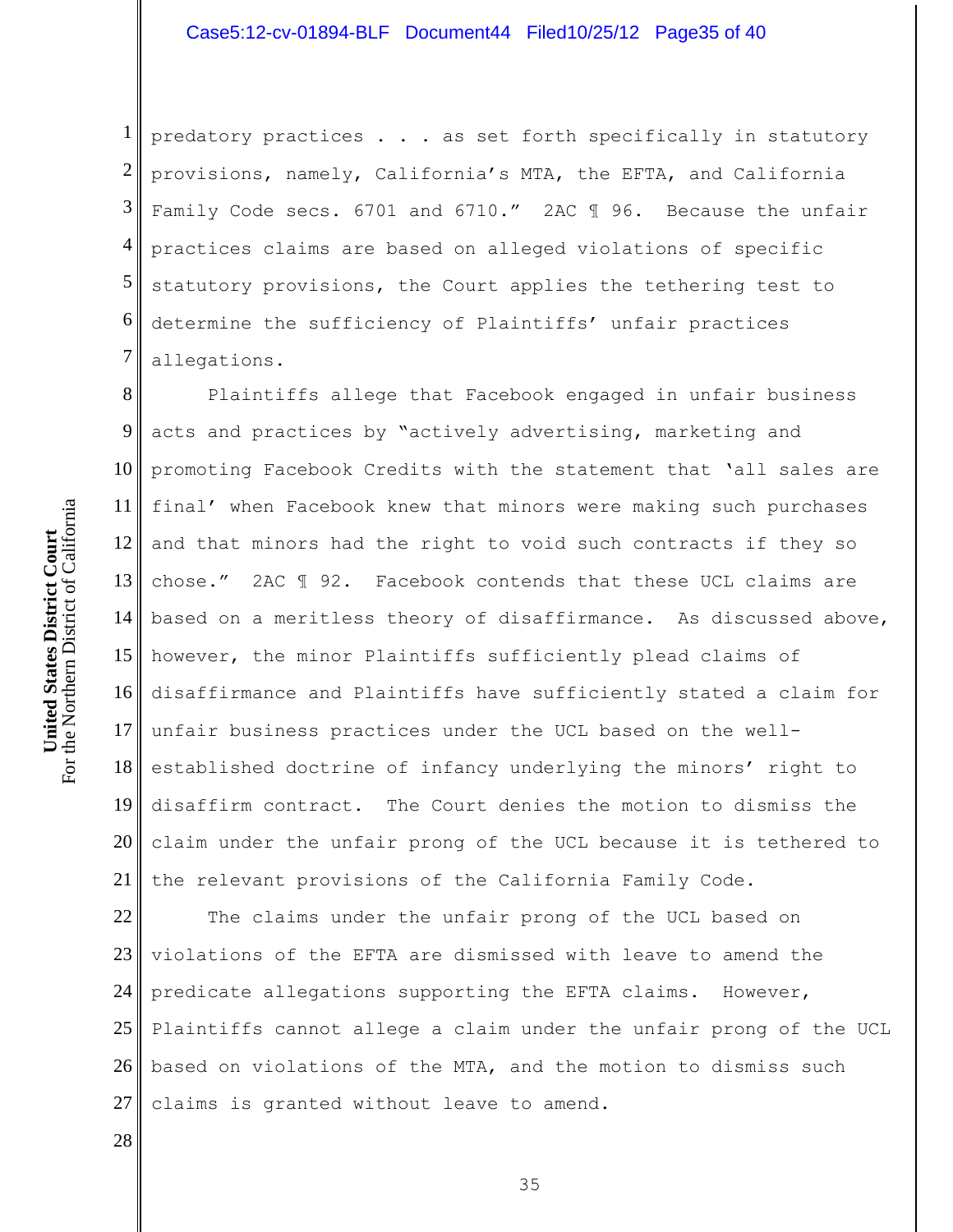For the Northern District of California For the Northern District of California United States District Court **United States District Court**

1

## 3. Fraudulent Prong

2 3 4 5 6 7 8 9 Conduct is "fraudulent" under the UCL if the conduct is "likely to deceive." Morgan v. AT&T Wireless Servs., Inc., 177 Cal. App. 4th 1235, 1254 (2009). A claim under the fraudulent prong of the UCL is governed by the "reasonable consumer" standard, which requires the plaintiff to "show that members of the public are likely to be deceived." Williams v. Gerber Prods. Co., 552 F.3d 934, 938 (9th Cir. 2008) (citation and internal quotation marks omitted).

10 11 12 13  $14<sup>||</sup>$ 15 16 17 18 19 20<sup> $\parallel$ </sup> 21 l 22 23 24 25 It is well-settled that the heightened pleading standard of Federal Rule of Civil Procedure 9(b) applies to state law claims sounding in fraud that are brought in a federal action. Vess v. Ciba–Geigy Corp. USA, 317 F.3d 1097, 1102–03 (9th Cir. 2003). When the claim is "grounded in fraud," the pleading of that claim as a whole is subject to Rule 9(b)'s particularity requirement. Marolda v. Symantec Corp., 672 F. Supp. 2d 992, 997 (N.D. Cal. 2009) (citing Vess, 317 F.3d at 1104). The fraudulent conduct must be alleged with particularity under Rule 9(b). Kearns v. Ford Motor Co., 567 F.3d 1120, 1125 (9th Cir. 2009). Rule 9(b) requires the plaintiff to allege "the who, what, when, where, and how" of the alleged fraudulent conduct, Cooper v. Pickett, 137 F.3d 616, 627 (9th Cir. 1997), and "set forth an explanation as to why [a] statement or omission complained of was false and misleading," In re GlenFed, Inc. Sec. Litig., 42 F.3d 1541, 1548 (9th Cir. 1994) (en banc).

26 27 28 Plaintiffs argue that a claim under the fraudulent prong of the UCL does not require pleading actual reliance and the other elements of fraud, but only the elements of a UCL claim. Opp. at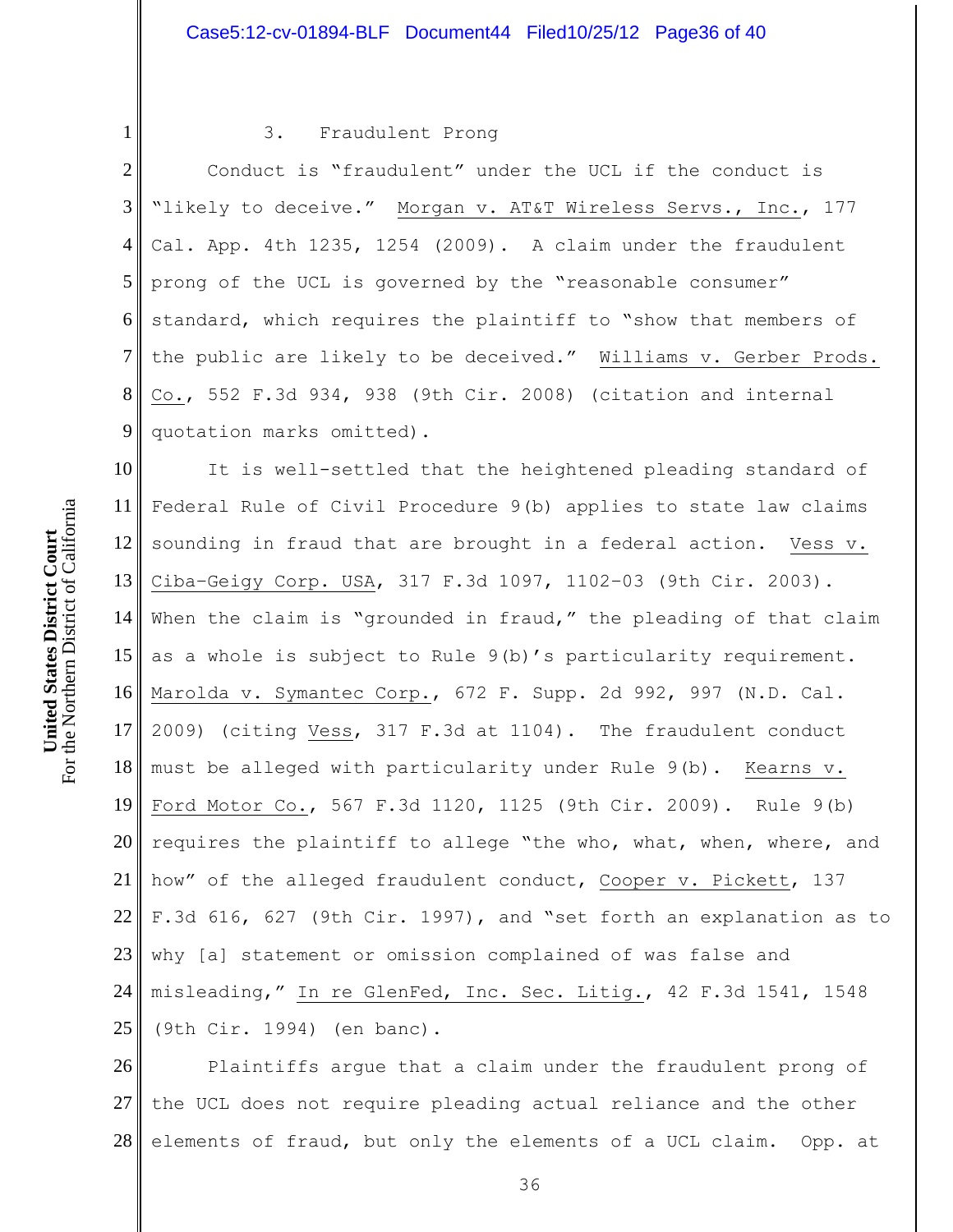1 2 3 4 5 6 7 8 9 10 11 12 13 14 15 16 17 18 19 15-16. California courts recognize that a claim brought under the fraudulent business practice prong of the UCL is "distinct from common law fraud" and that a UCL claim need not plead all the elements of a common law fraudulent deception, e.g., that it was reasonably relied upon by a victim who incurs damages. Morgan, 177 Cal. App. 4th at 1255. California law does, however, require a UCL claim to allege actual reliance, In re Tobacco II Cases, 46 Cal. 4th 298, 328 (2009), as well as the existence of a duty to disclose, Berryman v. Merit Prop. Mgmt., Inc., 152 Cal. App. 4th 1544, 1557 (2007) ("Absent a duty to disclose, the failure to do so does not support a claim under the fraudulent prong of the UCL."). "Reliance is proved by showing that the defendant's misrepresentation or nondisclosure was 'an immediate cause' of the plaintiff's injury-producing conduct. A plaintiff may establish that the defendant's misrepresentation is an 'immediate cause' of the plaintiff's conduct by showing that in its absence the plaintiff 'in all reasonable probability' would not have engaged in the injury-producing conduct." In re Tobacco II, 46 Cal. 4th at 326 (citations omitted).

20 21 22 23 24 25 26 Plaintiffs contend that they and reasonable Facebook users were "deceived or likely to be deceived by Facebook's false representations about Facebook Credit transactions being 'final.'" 2AC 93. As Facebook correctly points out, the 2AC fails to plead actual reliance with the specificity required by Rule 9(b). Thus, the motion to dismiss the claim under the fraudulent prong of the UCL is dismissed with leave to amend.

For the Northern District of California For the Northern District of California United States District Court **United States District Court**

28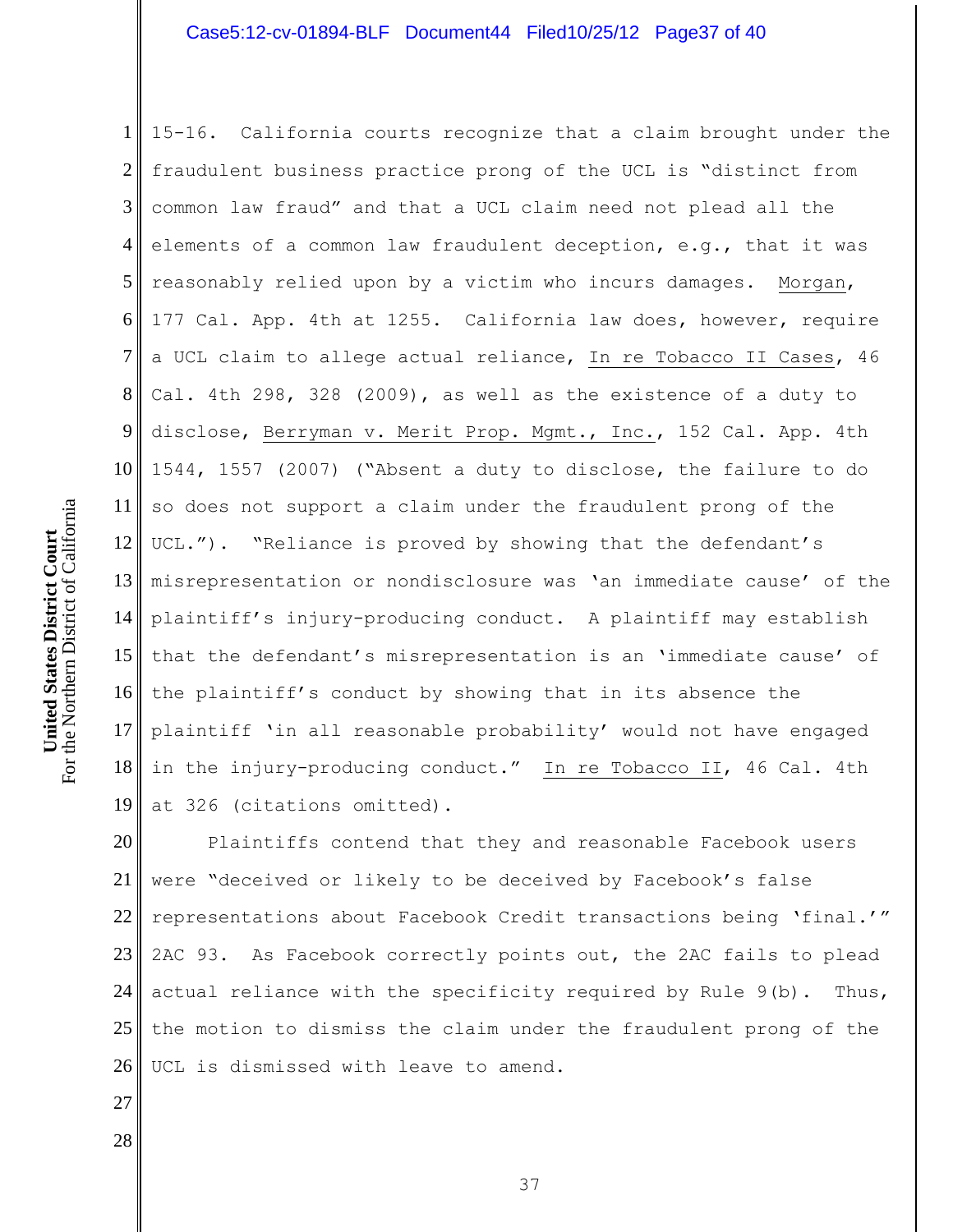1 III. Motion to Strike Class Allegations

2 3 4 5 6 7 8 9 10 11 12 13 Facebook moves to strike the class allegations because Plaintiffs lack Article III standing and the class allegations present highly individualized facts. Mot. at 22-25. The motion to strike class allegations is denied as premature. Facebook must present its challenges to class certification in opposition to Plaintiffs' motion for class certification. See Clerkin v. MyLife.com, 2011 WL 3809912, \*3 and n.4 (N.D. Cal.) (denying Rule 12(b)(6) motion to dismiss class allegations and noting that even if the defendants had brought a Rule 12(f) motion, the motion to strike would fail because defendants did not show that the class allegations were "redundant, immaterial, impertinent, or scandalous.").

#### CONCLUSION

For the reasons set forth above, the Court ORDERS as follows: 1. The motion to dismiss the following claims is GRANTED without leave to amend:

> a. claim for declaratory relief under California Family Code section 6701(a);

b. claim to disaffirm the minors' contracts brought by parents who are not acting in a representative capacity on behalf of the minors, i.e., parent Plaintiffs Bohannon and Wright;

c. CLRA claim;

25 26 27 d. claims under the unlawful and unfair prongs of the UCL alleging violations of the CLRA and MTA. 2. The motion to dismiss the following claims is GRANTED

28 with leave to amend:

For the Northern District of California For the Northern District of California United States District Court **United States District Court**

14

15

16

17

18

19

20

21

22

23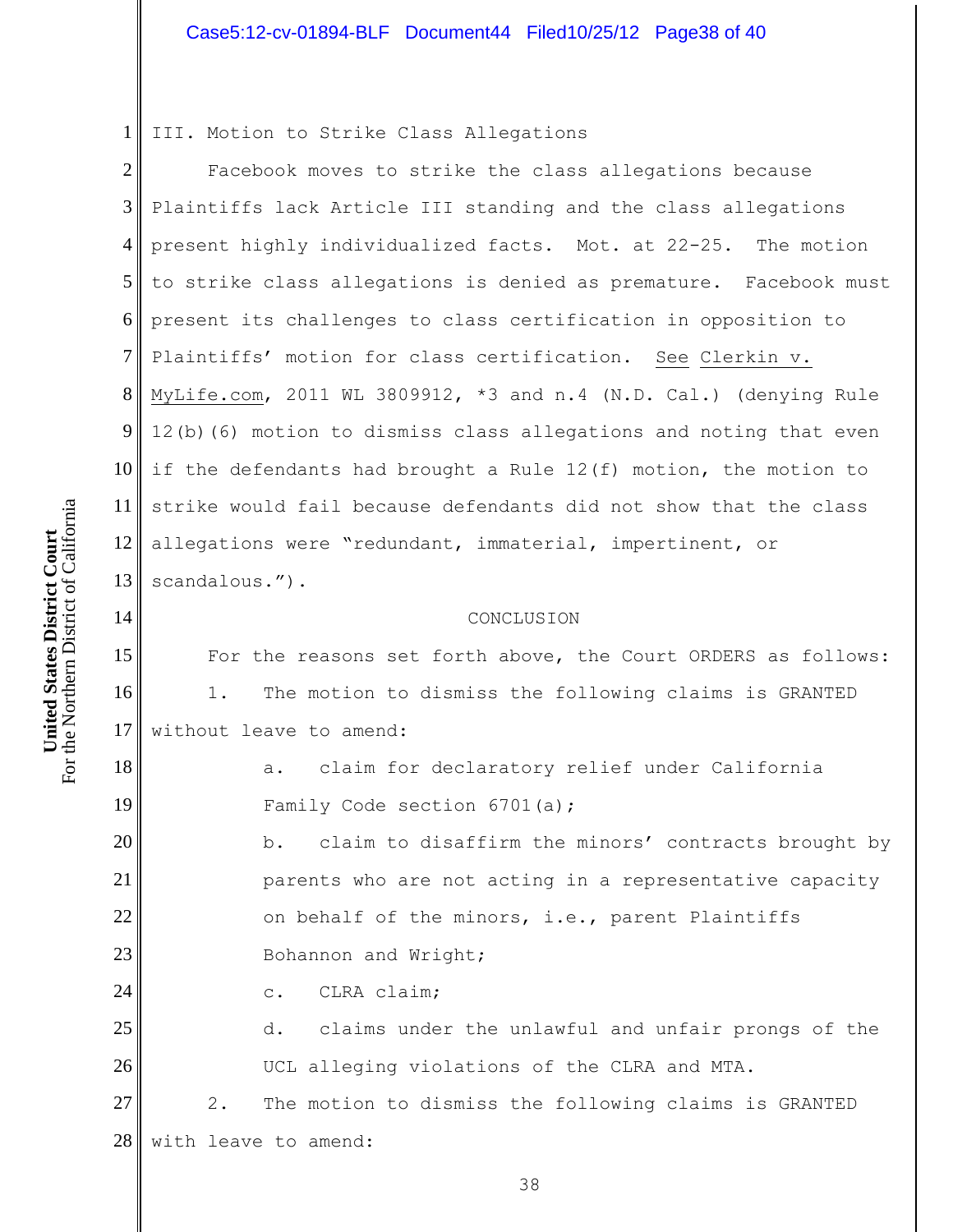a. the EFTA claim;

b. claims brought under the unlawful and unfair prongs of the UCL based on violations of the EFTA; and c. claim brought under the fraudulent prong of the UCL.

3. The motion to dismiss the following claims is DENIED: a. declaratory relief claims brought by the minor Plaintiffs to disaffirm their contracts pursuant to California Family Code sections 6701(c) and 6710 and b. claim alleging violation of public policy protecting minors under the unfair prong of the UCL. 4. Facebook's motion to strike the class allegations is

13 DENIED.

1

2

3

4

5

6

7

8

9

10

11

12

28

14 15 16 17 18 19 20 If Plaintiffs assert claims on behalf of a class, they must amend the class definitions to reflect the rulings on the motion to dismiss, particularly the "Minor Subclass" which is defined to include both minor children who are Facebook users and their parents and guardians. Plaintiffs must amend their complaint to separate the minors Plaintiffs' disaffirmance claim from the independent claims brought by their parents or guardians.

21 22 23 24 25 26 27 Plaintiffs must file a third amended class action complaint within twenty-one days of the date of this order. Facebook must file its answer, or otherwise respond to the amended complaint, no // //

For the Northern District of California For the Northern District of California United States District Court **United States District Court**